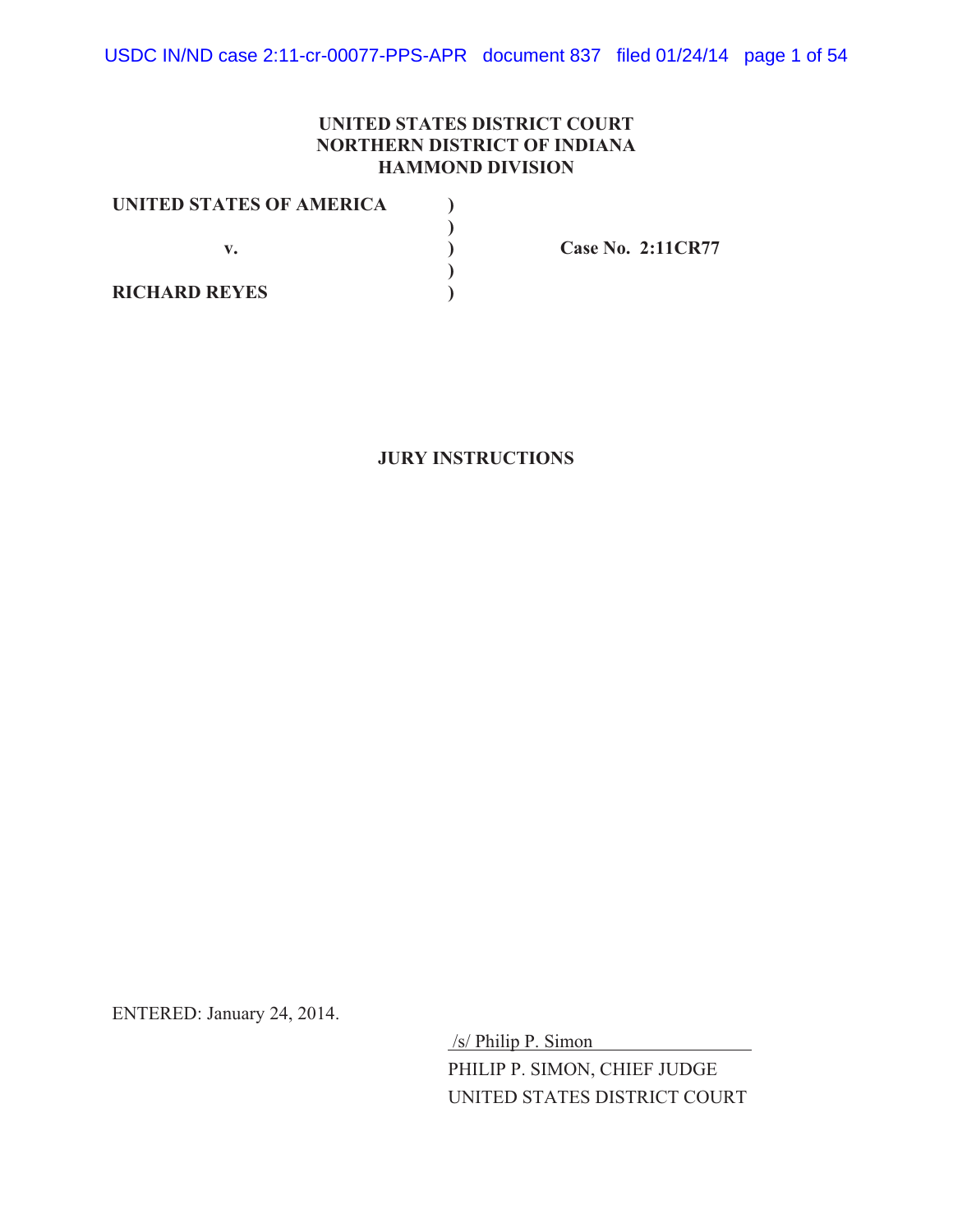Members of the jury, I will now instruct you on the law that you must follow in deciding this case. I will also give you a copy of these instructions to use in the jury room. You must follow all of my instructions about the law, even if you disagree with them. This includes the instructions I gave you before the trial, any instructions I gave you during the trial, and the instructions I am giving you now.

As jurors, you have two duties. Your first duty is to decide the facts from the evidence that you saw and heard here in court. This is your job, not my job or anyone else's job.

Your second duty is to take the law as I give it to you, apply it to the facts, and decide if the government has proved the defendant guilty beyond a reasonable doubt.

You must perform these duties fairly and impartially. Do not let sympathy, prejudice, fear, or public opinion influence you. In addition, do not let any person's race, color, religion, national ancestry, or gender influence you.

You must not take anything I said or did during the trial as indicating that I have an opinion about the evidence or about what I think your verdict should be.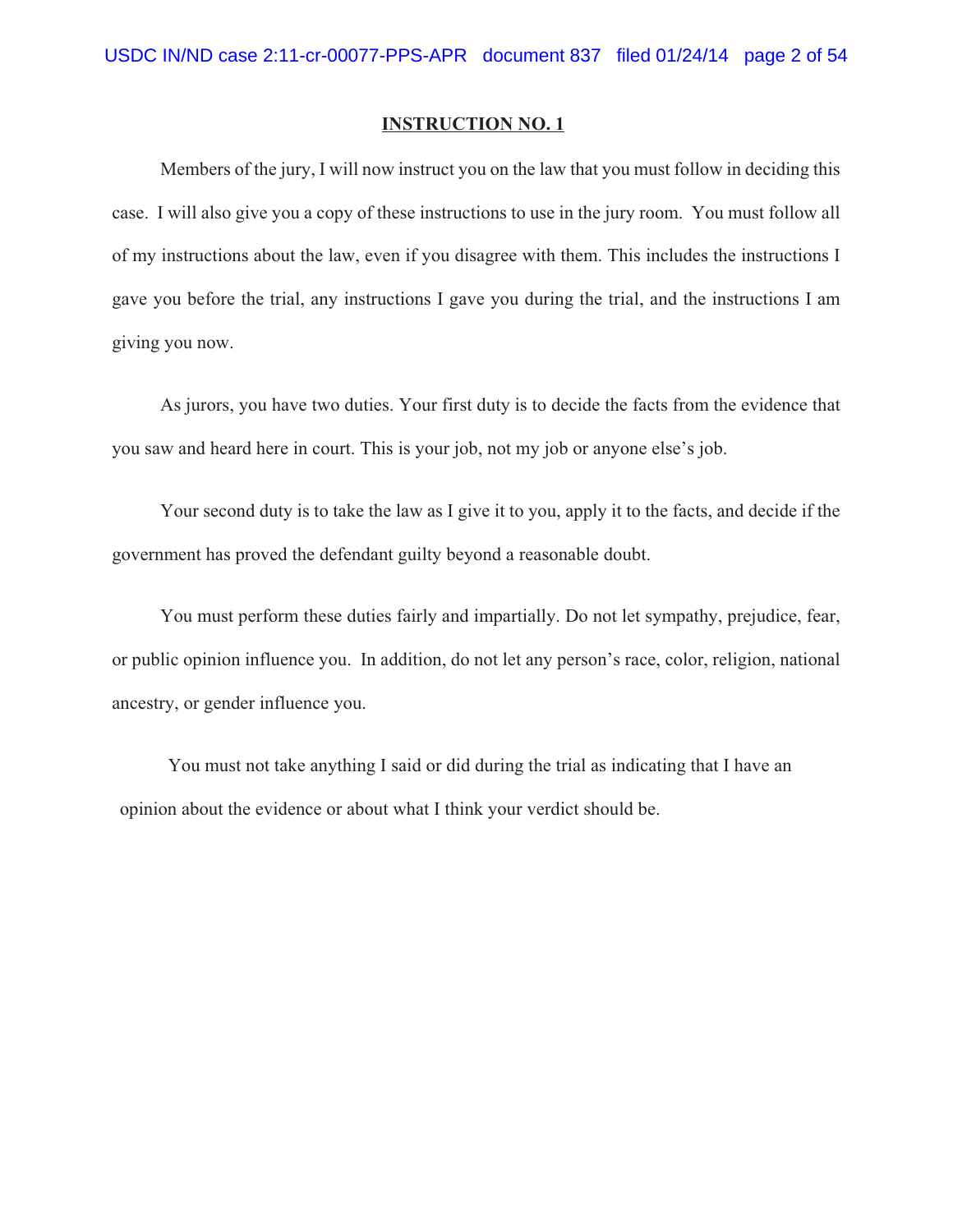The charges against the defendant are in a document called a fourth superseding indictment.

The Fourth Superseding Indictment in this case charges that the defendant committed the following crimes:

Count One of the Fourth Superseding Indictment charges the defendant with conspiracy to commit racketeering. Count Two charges the defendant with conspiring to knowingly and intentionally possess with intent to distribute and distribute one hundred (100) kilograms or more of a mixture and substance containing a detectable amount of marijuana and five (5) kilograms or more of a mixture and substance containing a detectable amount of cocaine. Count Seven charges the defendant with murder in aid of racketeering. Count Eight charges the defendant with murder resulting from the use of a firearm during and in relation to a crime of violence. The defendant has pled not guilty to the charges.

The Fourth Superseding Indictment is simply the formal way of telling the defendant what crimes he is accused of committing. It is not evidence that the defendant is guilty. It does not even raise a suspicion of guilt.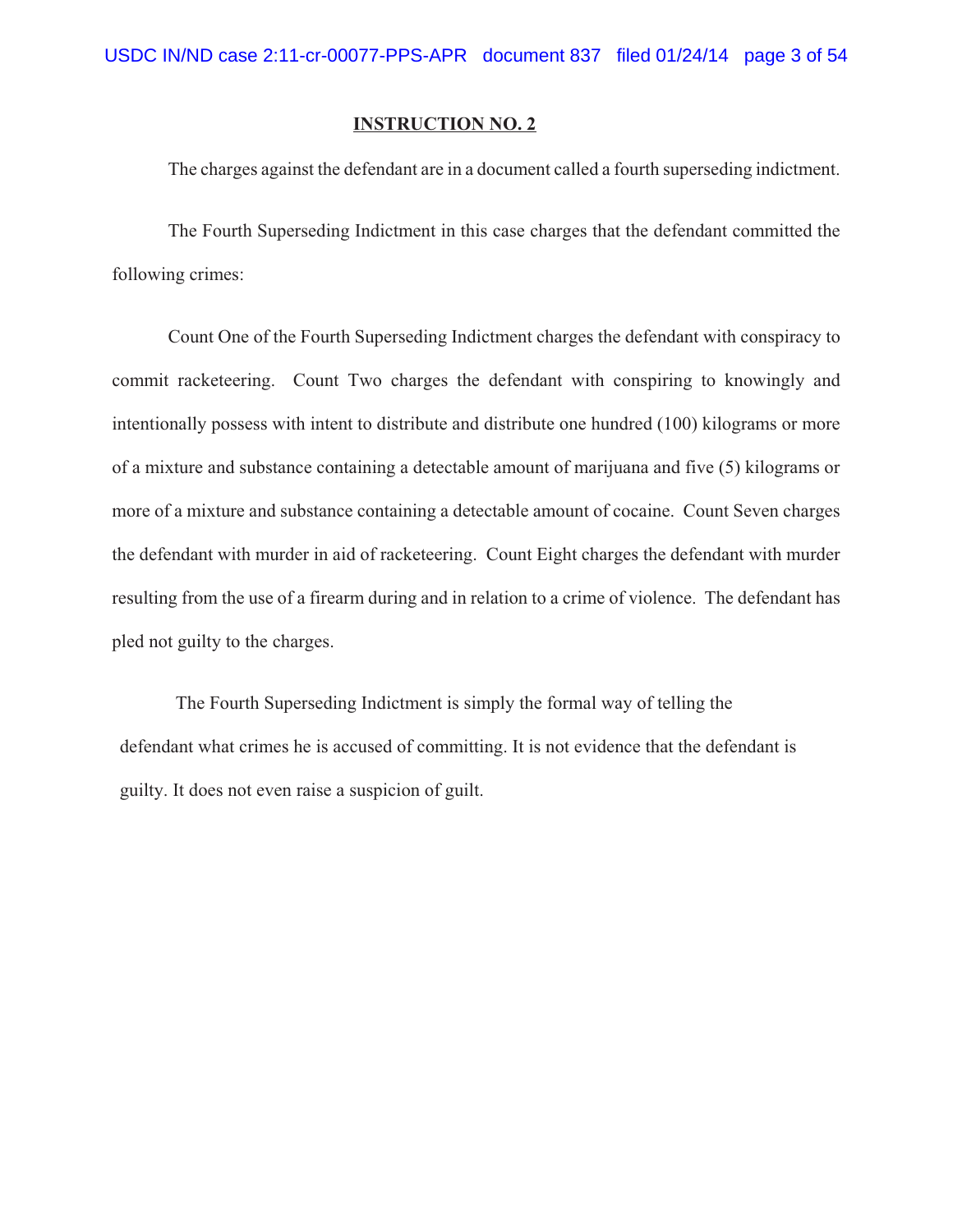The defendant is presumed innocent of each and every one of the charges. This presumption continues throughout the case, including during your deliberations. It is not overcome unless, from all the evidence in the case, you are convinced beyond a reasonable doubt that the defendant is guilty as charged.

The government has the burden of proving the defendant's guilt beyond a reasonable doubt. This burden of proof stays with the government throughout the case.

The defendant is never required to prove his innocence. He is not required to produce any evidence at all.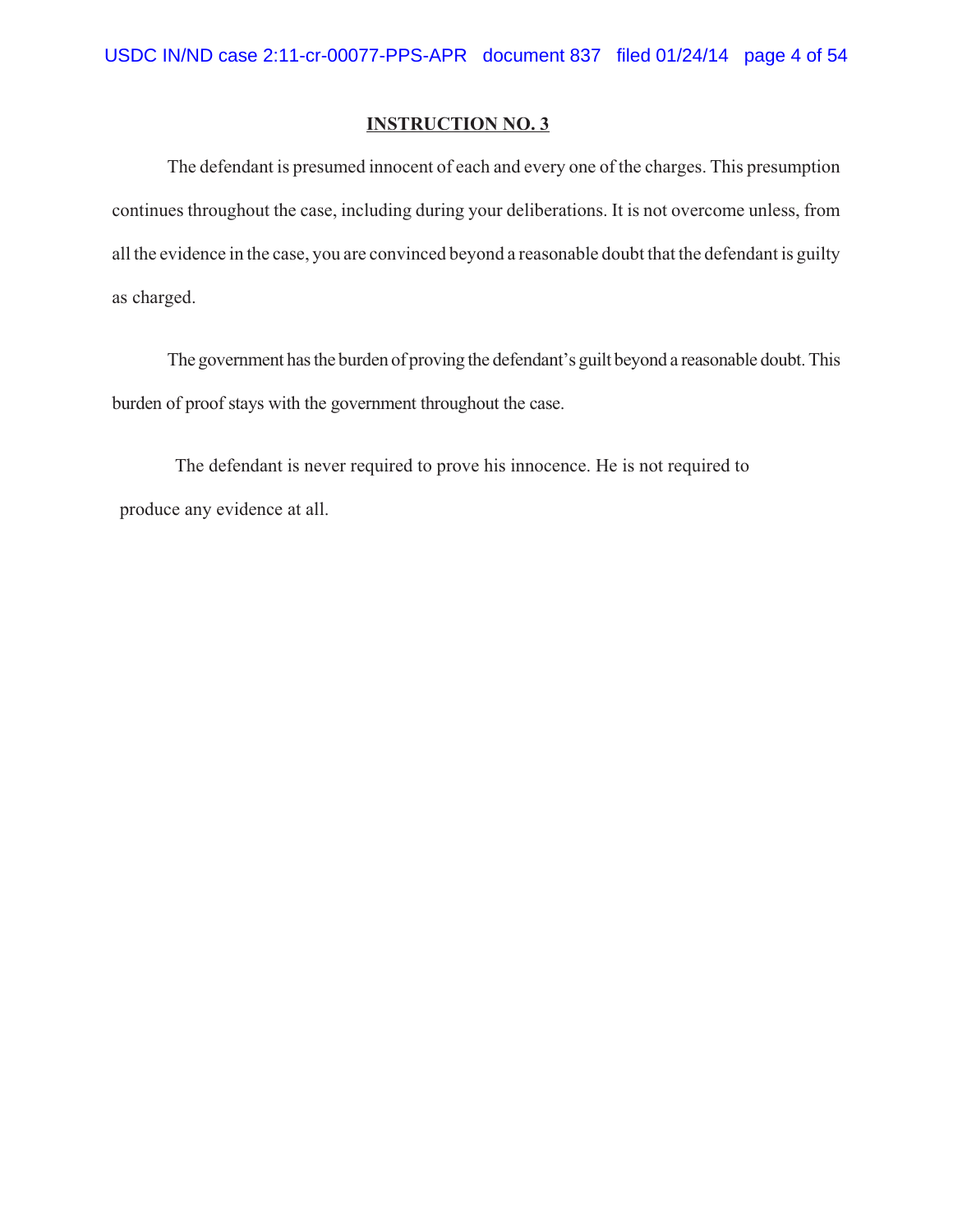You must make your decision based only on the evidence that you saw and heard here in court. Do not consider anything you may have seen or heard outside of court, including anything from the newspaper, television, radio, the Internet, or any other source.

The evidence includes only what the witnesses said when they were testifying under oath, the exhibits that I allowed into evidence, and any stipulations that the lawyers agreed to. A stipulation is an agreement that certain facts are true or that a witness would have given certain testimony.

Nothing else is evidence. The lawyers' statements and arguments are not evidence. If what a lawyer said is different from the evidence as you remember it, the evidence is what counts. The lawyers' questions and objections likewise are not evidence.

A lawyer has a duty to object if he thinks a question is improper. If I sustained objections to questions the lawyers asked, you must not speculate on what the answers might have been.

If, during the trial, I struck testimony or exhibits from the record, or told you to disregard something, you must not consider it.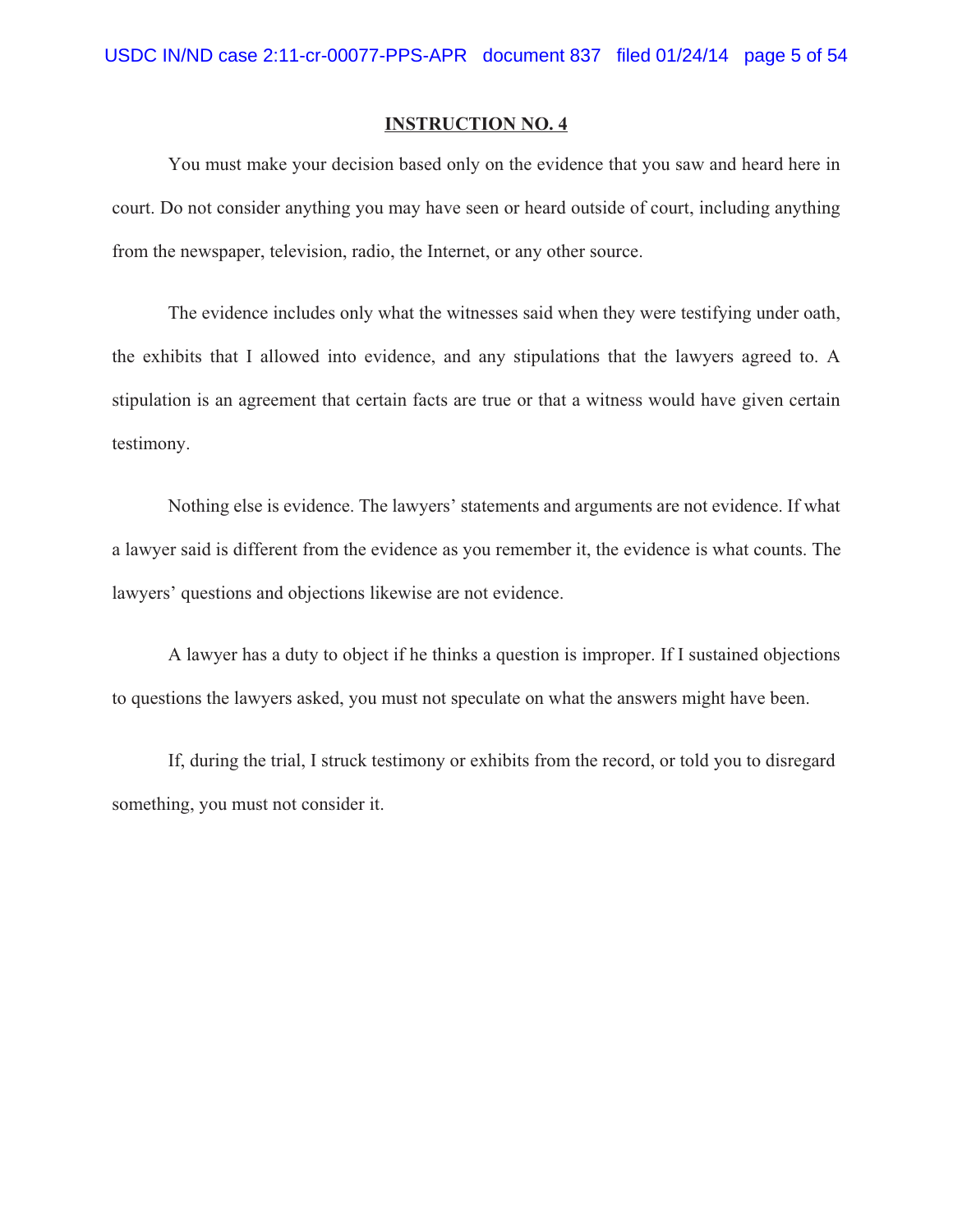Give the evidence whatever weight you decide it deserves. Use your common sense in weighing the evidence, and consider the evidence in light of your own everyday experience.

People sometimes look at one fact and conclude from it that another fact exists. This is called an inference. You are allowed to make reasonable inferences, so long as they are based on the evidence.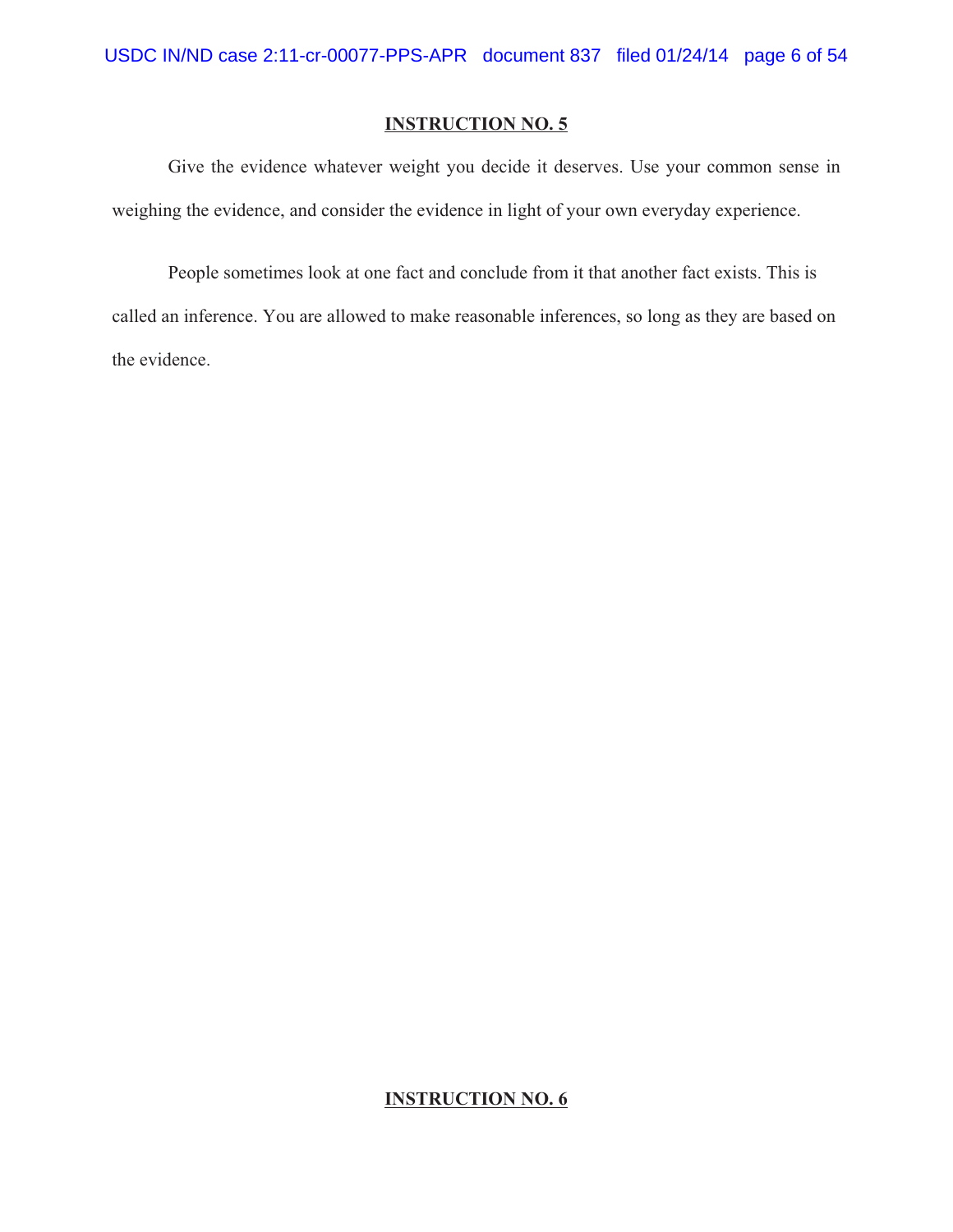You may have heard the terms "direct evidence" and "circumstantial evidence." Direct evidence is evidence that directly proves a fact. Circumstantial evidence is evidence that indirectly proves a fact.

You are to consider both direct and circumstantial evidence. The law does not say that one is better than the other. It is up to you to decide how much weight to give to any evidence, whether direct or circumstantial.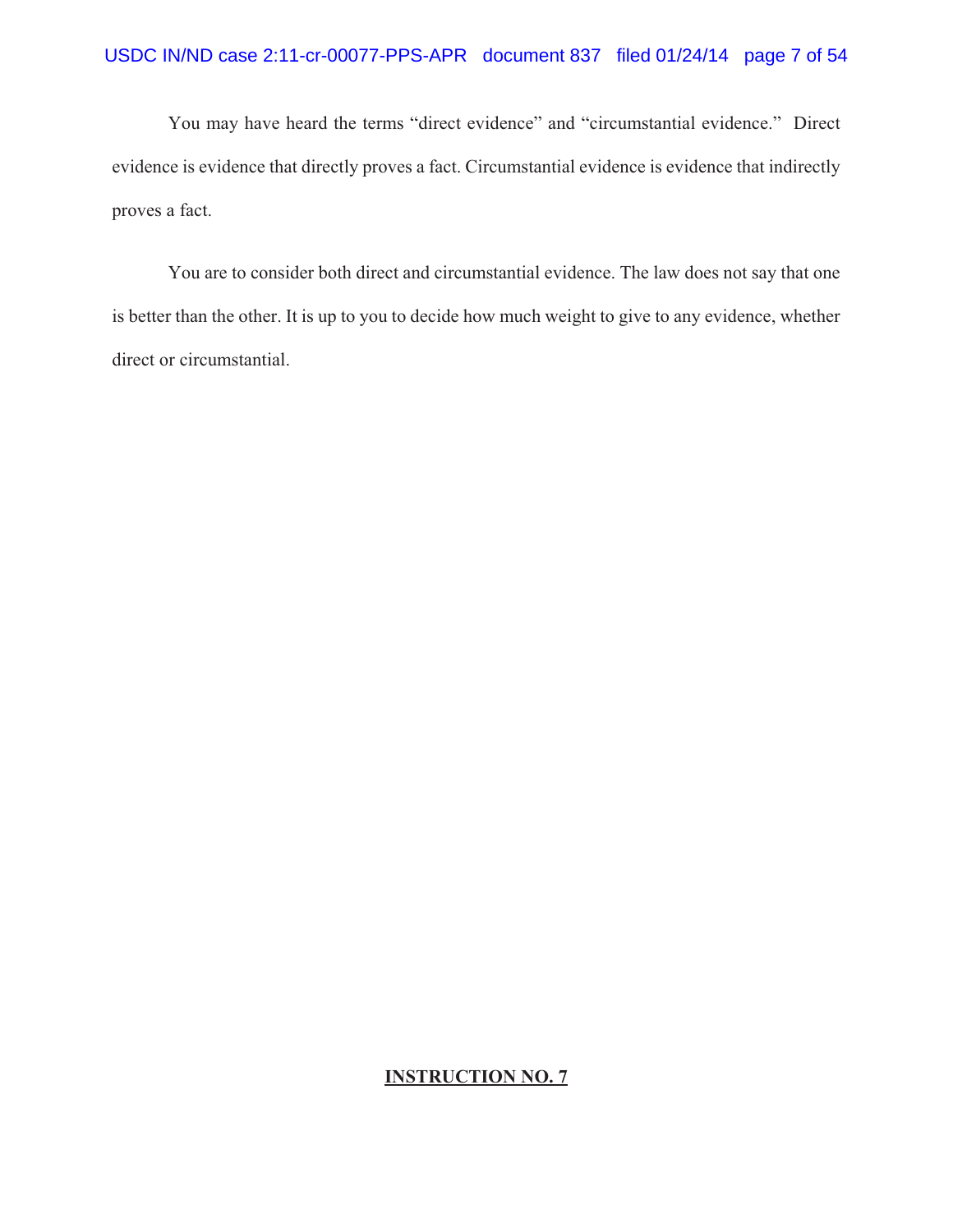Do not make any decisions simply by counting the number of witnesses who testified about a certain point.

You may find the testimony of one witness or a few witnesses more persuasive than the testimony of a larger number. You need not accept the testimony of the larger number of witnesses.

What is important is how truthful and accurate the witnesses were and how much weight you think their testimony deserves.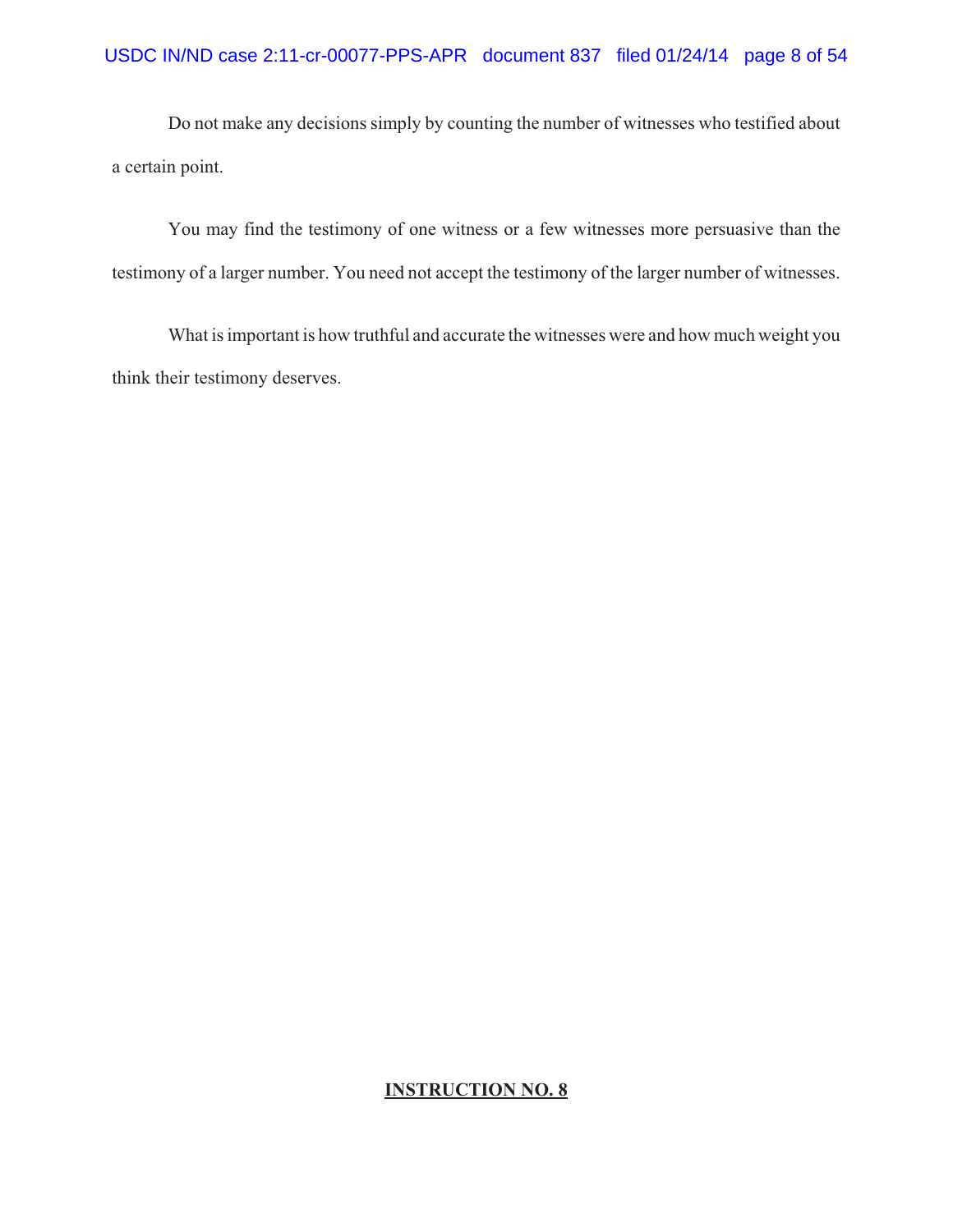A defendant has an absolute right not to testify. You may not consider in any way the fact that the defendant did not testify. You should not even discuss it in your deliberations.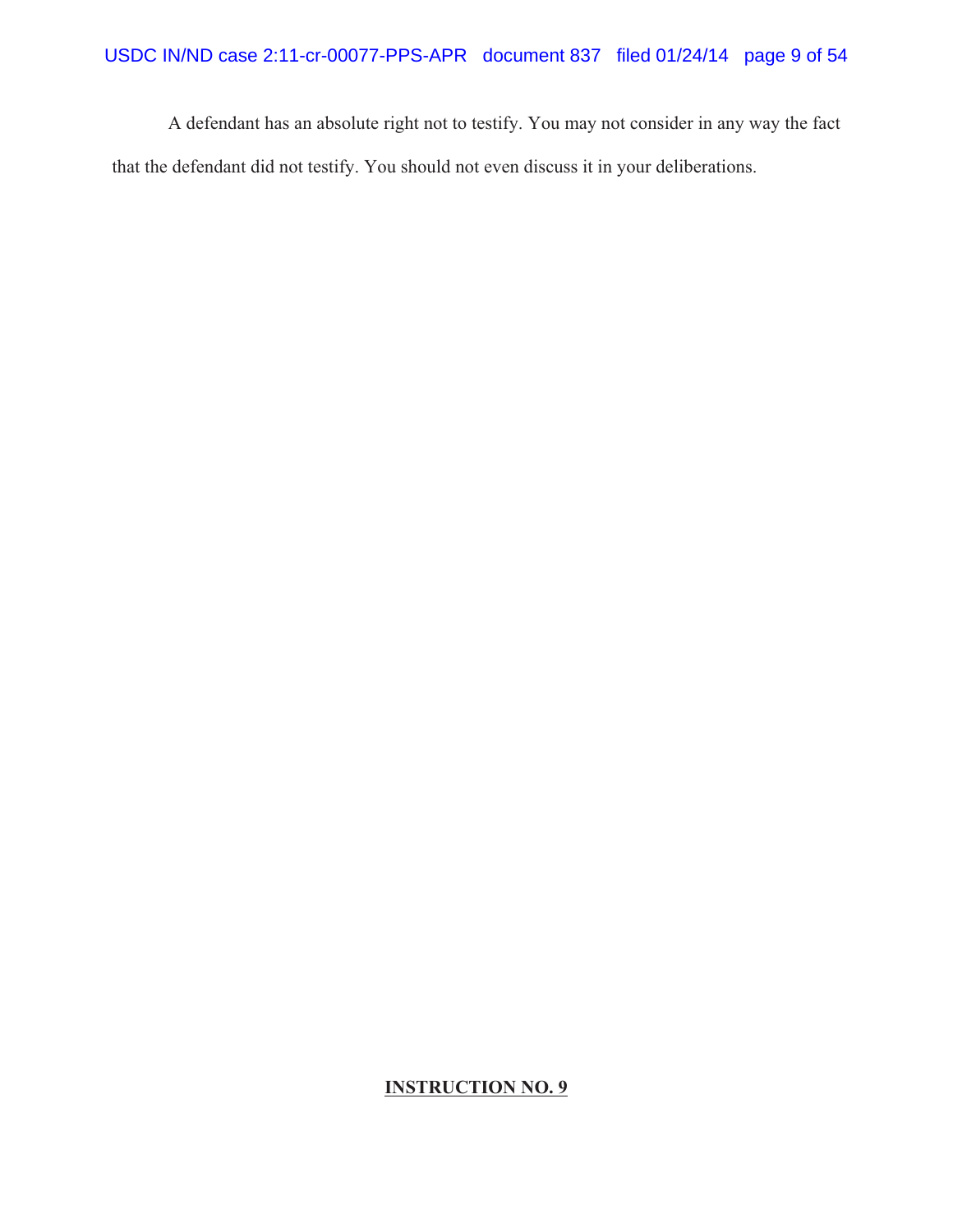Part of your job as jurors is to decide how believable each witness was, and how much weight to give each witness' testimony. You may accept all of what a witness says, or part of it, or none of it.

Some factors you may consider include:

- the intelligence of the witness;
- the witness' ability and opportunity to see, hear, or know the things the witness testified about;
- the witness' memory;
- the witness' demeanor;
- whether the witness had any bias, prejudice, or other reason to lie or slant the testimony;
- the truthfulness and accuracy of the witness' testimony in light of the other evidence presented; and
- inconsistent statements or conduct by the witness.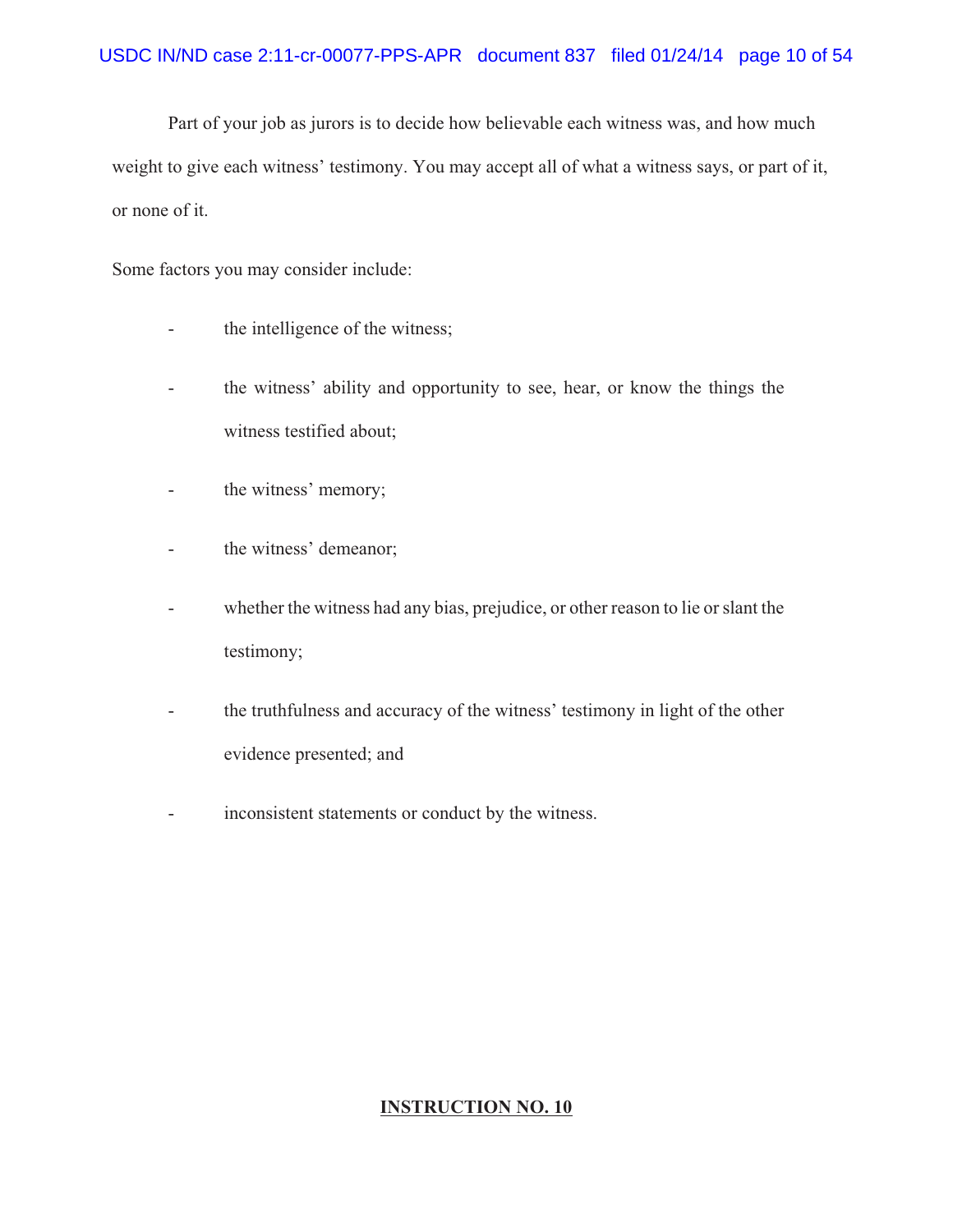It is proper for an attorney to interview any witness in preparation for trial.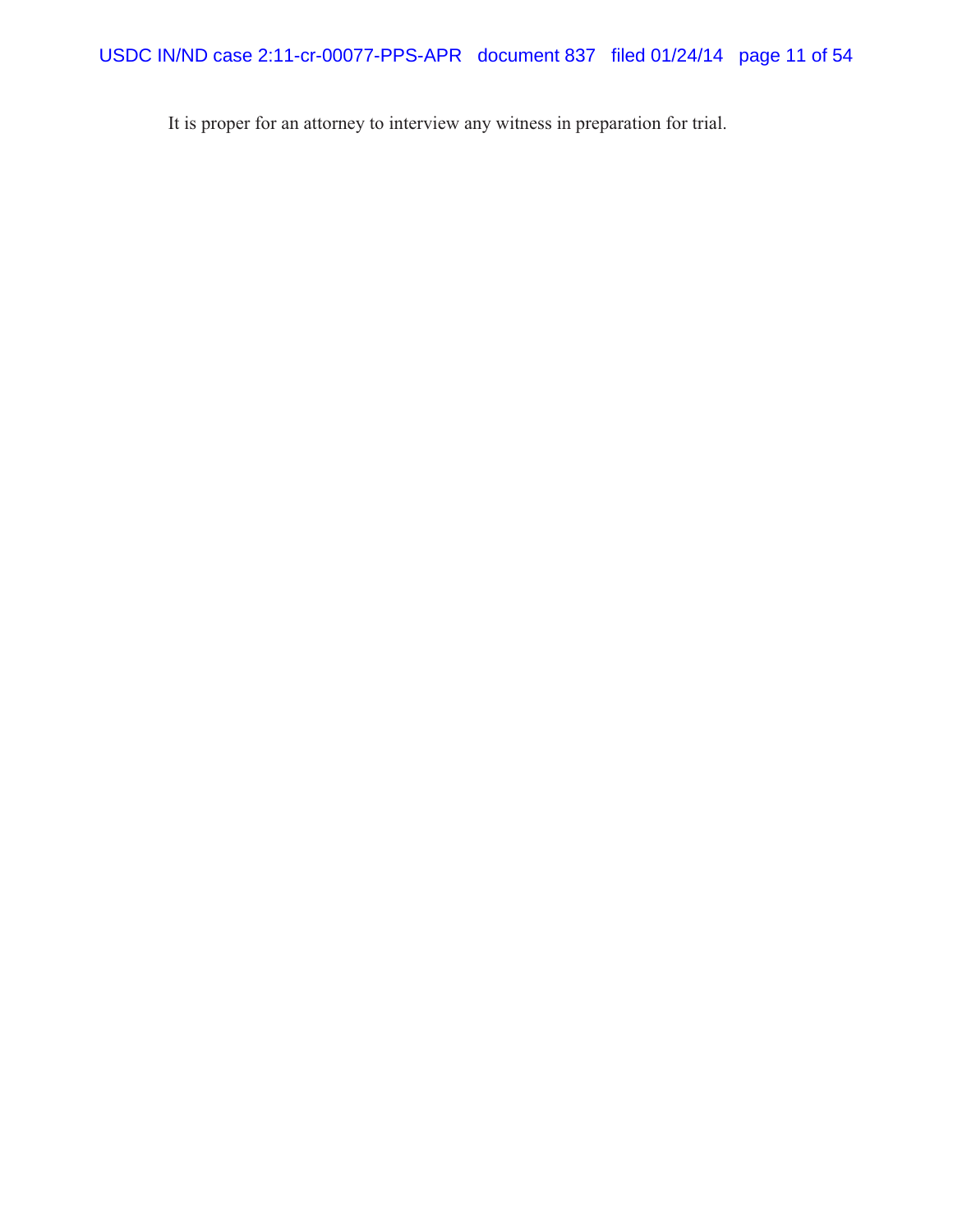You have heard evidence that before the trial, witnesses made statements that may be inconsistent with their testimony here in court. You may consider an inconsistent statement made before the trial to help you decide how believable a witness' testimony was here in court. If an earlier statement was made under oath, then you can also consider the earlier statement as evidence of the truth of whatever the witness said in the earlier statement.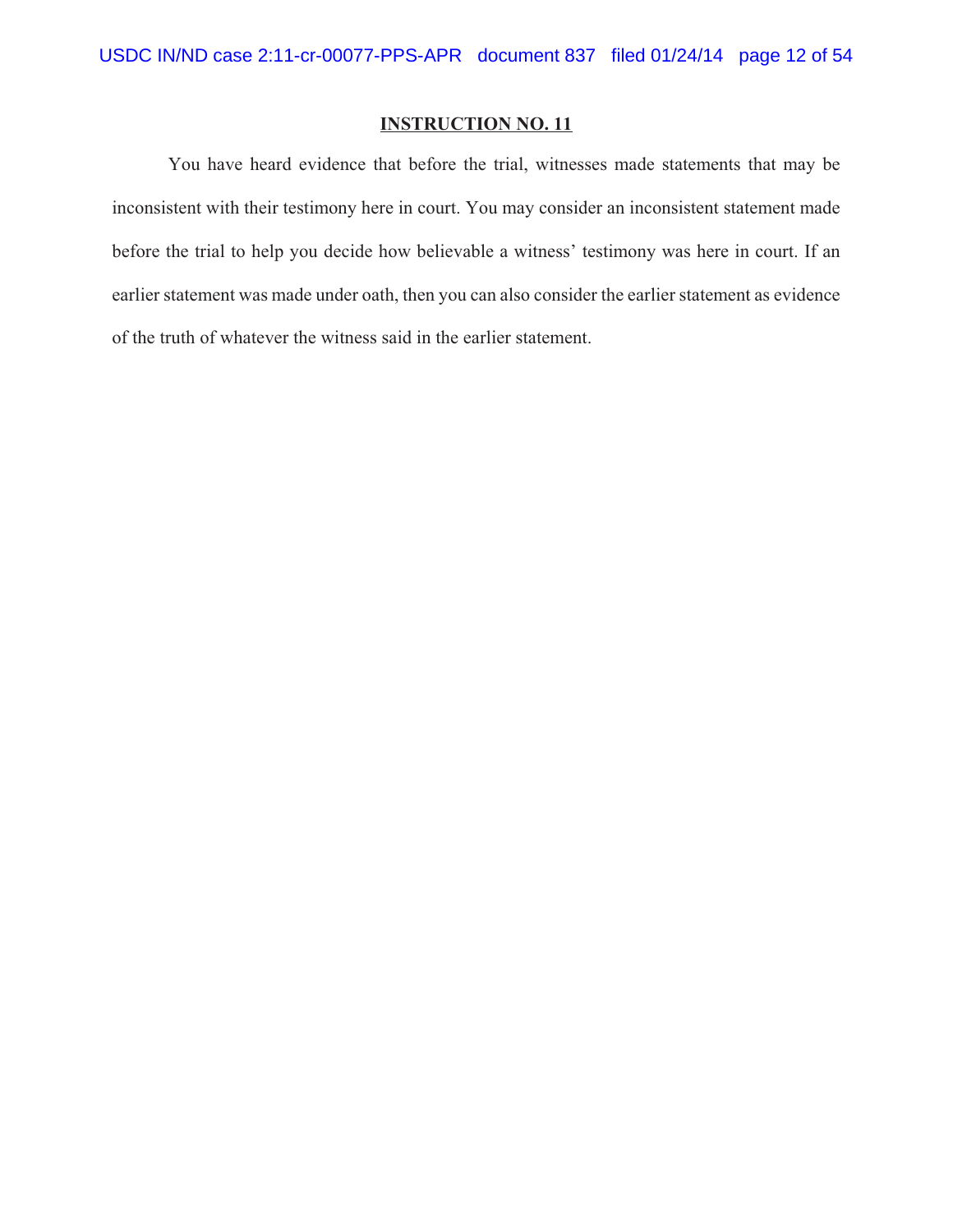You have heard testimony from witnesses Joseph Torres, Ace Cortez, Anthony Baldazo, Armando Ortega and Eddie Torres, who expect benefits in return for their cooperation with the government.

In addition, Joseph Torres, Ace Cortez, Anthony Baldazo, and Eddie Torres have pleaded guilty to some of the crimes the defendant is charged with committing. You may not consider their guilty pleas as evidence against the defendant.

You may give these witnesses' testimony whatever weight you believe is appropriate, keeping in mind that you must consider that testimony with caution and great care.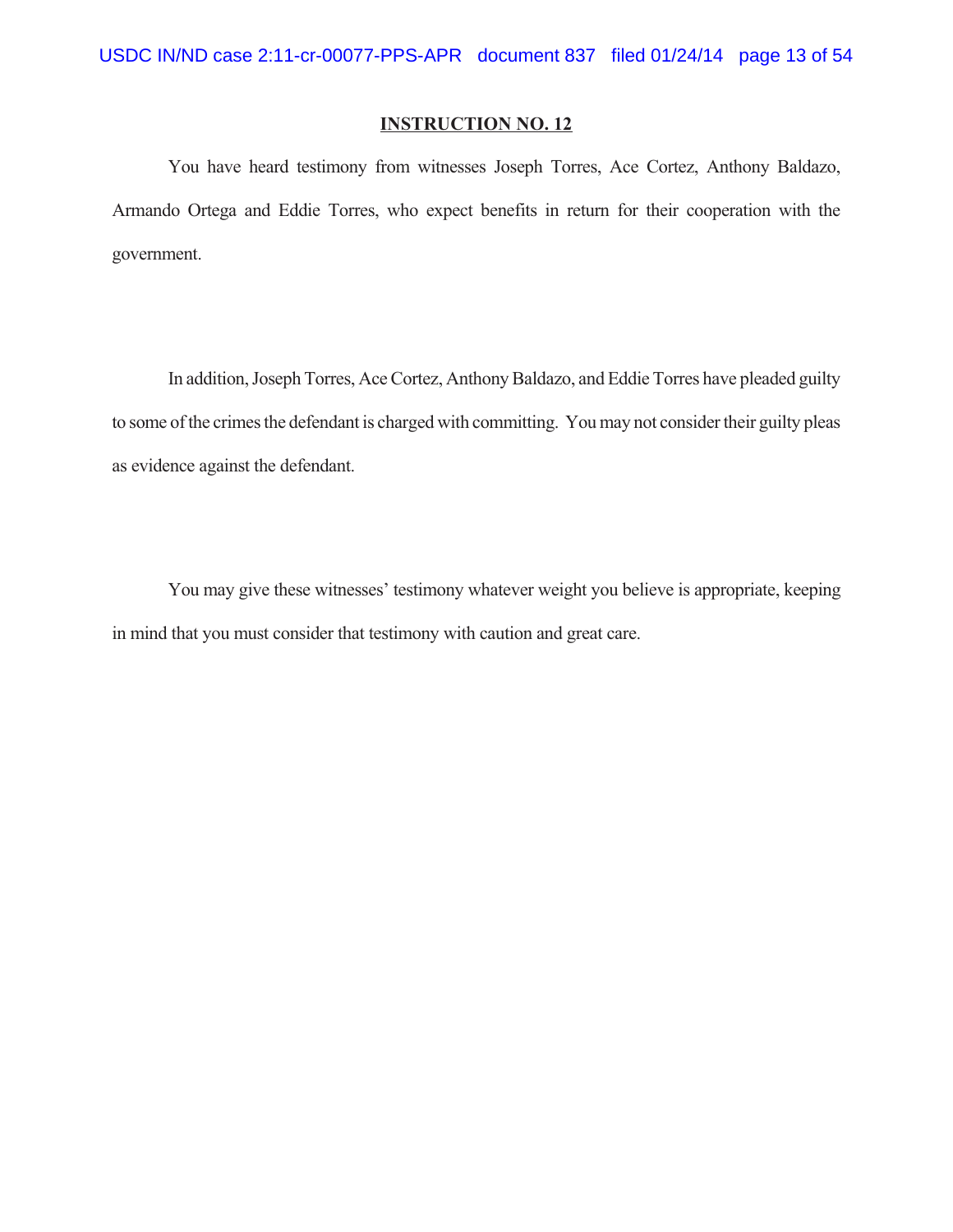You may consider evidence that a witness was convicted of a crime only in deciding the believability of his testimony. You may not consider it for any other purpose.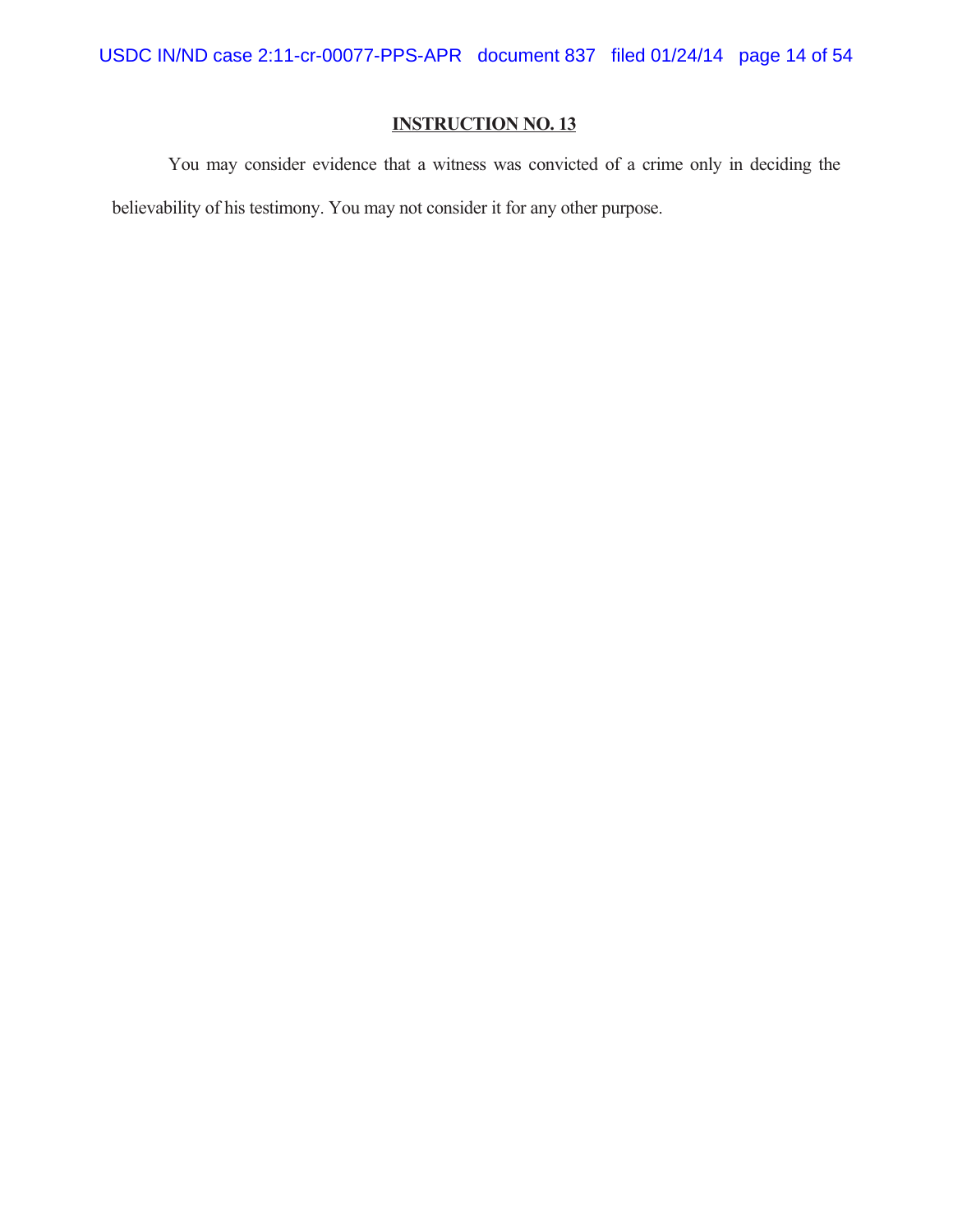You have heard testimony about the defendant's character for non-violence. You should

consider this testimony together with and in the same way you consider the other evidence.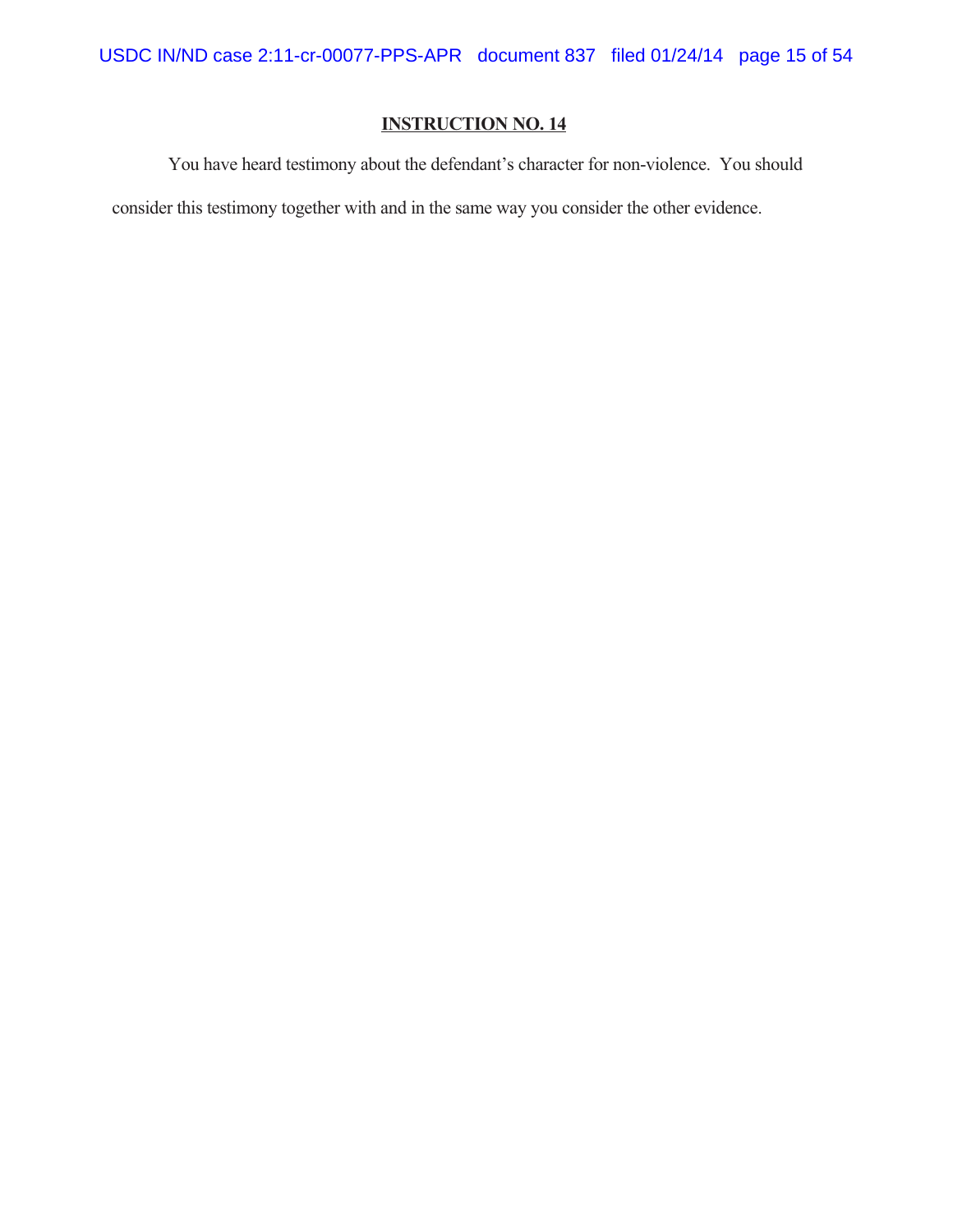You have heard testimony of an identification of a person. Identification testimony is an expression of the witness' belief or impression. In evaluating this testimony, you should consider the opportunity the witness had to observe the person at the time of the offense and to make a reliable identification later. You should also consider the circumstances under which the witness later made the identification.

The government must prove beyond a reasonable doubt that the defendant is the person who committed the crime that is charged.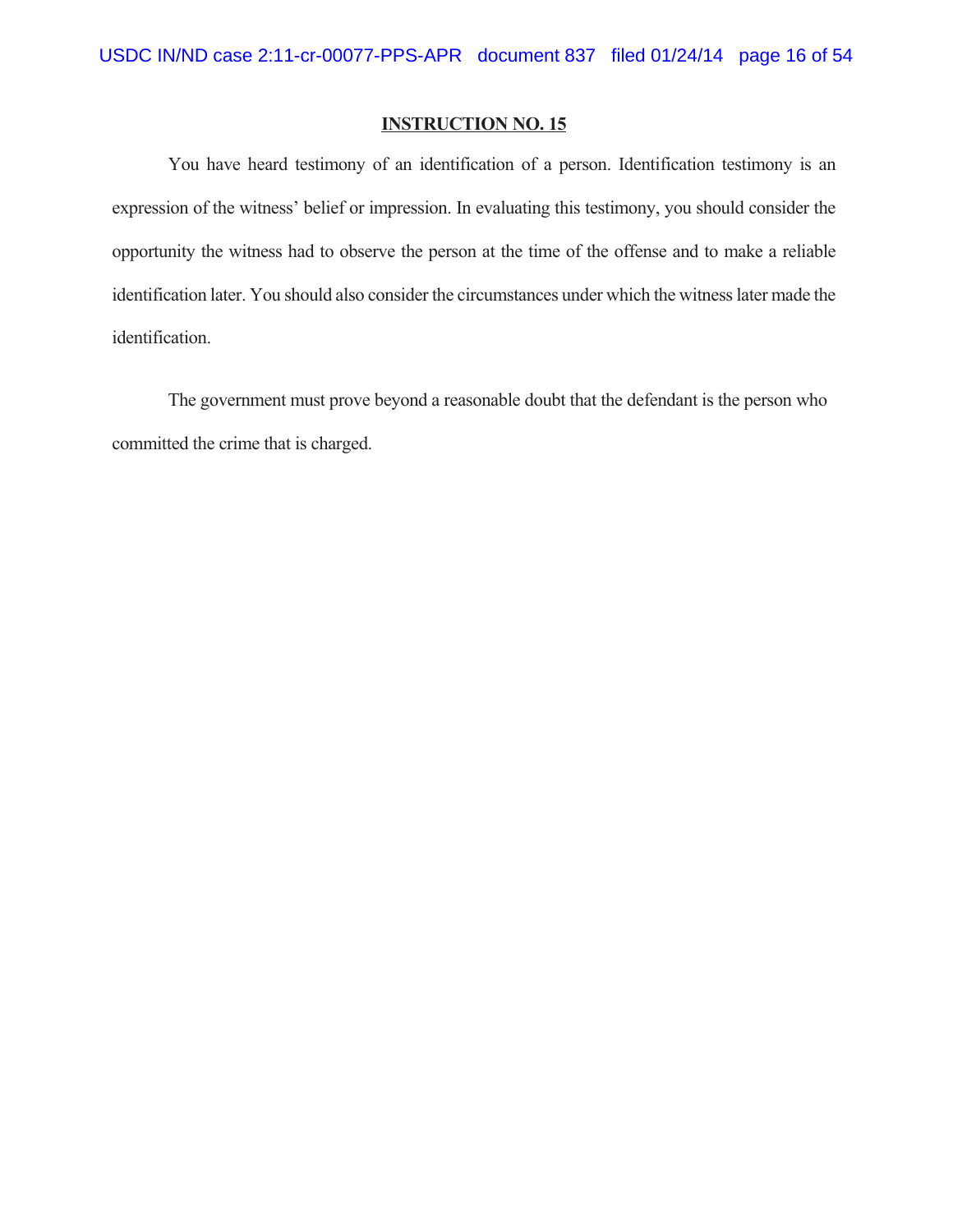You have heard a witness, namely, Dr. John Cavanaugh, who gave opinions and testimony concerning cause of death. You do not have to accept this witness' opinions and testimony. You should judge this witness' opinions and testimony the same way you judge the testimony of any other witness. In deciding how much weight to give to these opinions and testimony, you should consider the witness' qualifications, how he reached his opinions and conclusions, and the factors I have described for determining the believability of testimony.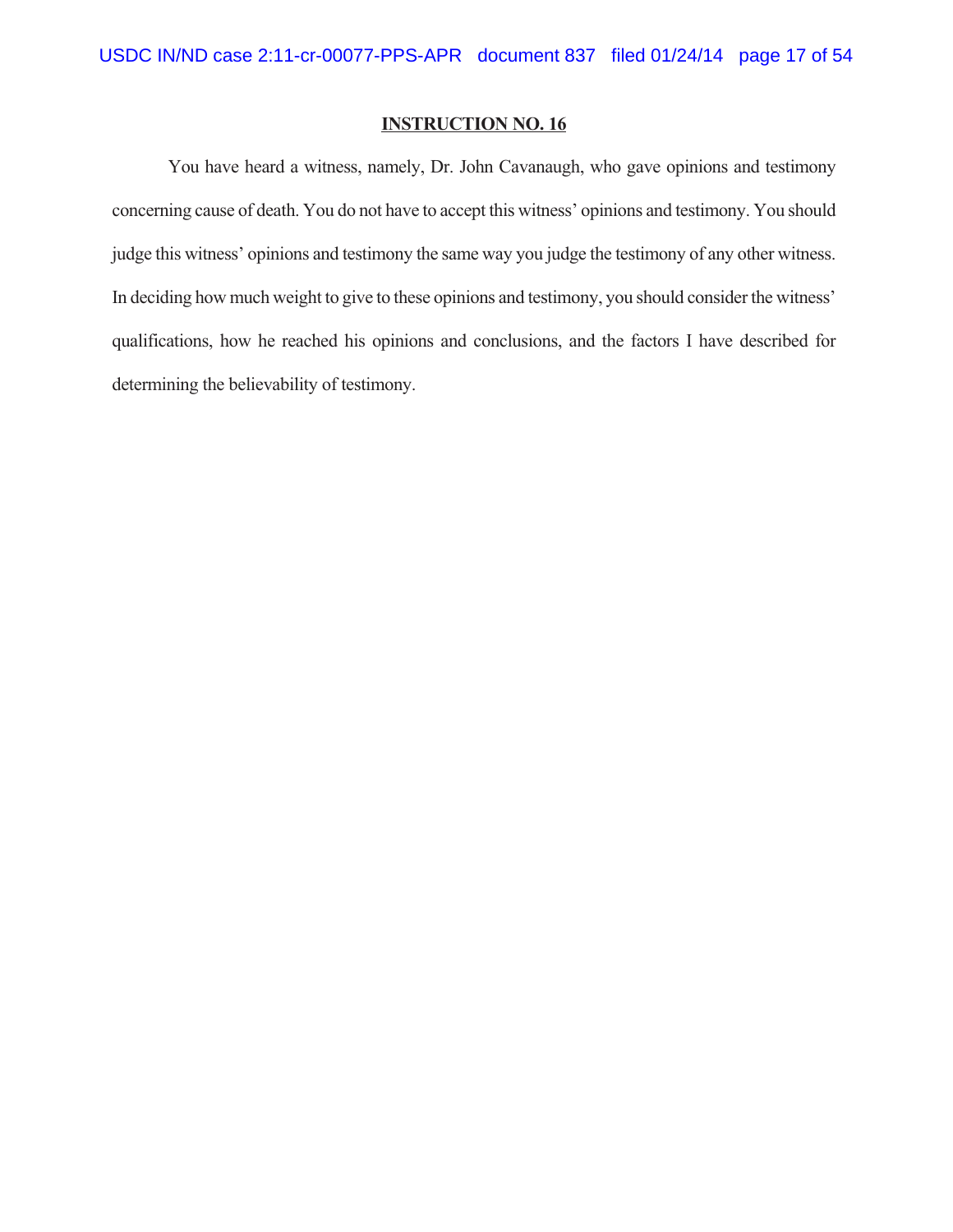If you have taken notes during the trial, you may use them during deliberations to help you remember what happened during the trial. You should use your notes only as aids to your memory. The notes are not evidence. All of you should rely on your independent recollection of the evidence, and you should not be unduly influenced by the notes of other jurors. Notes are not entitled to any more weight than the memory or impressions of each juror.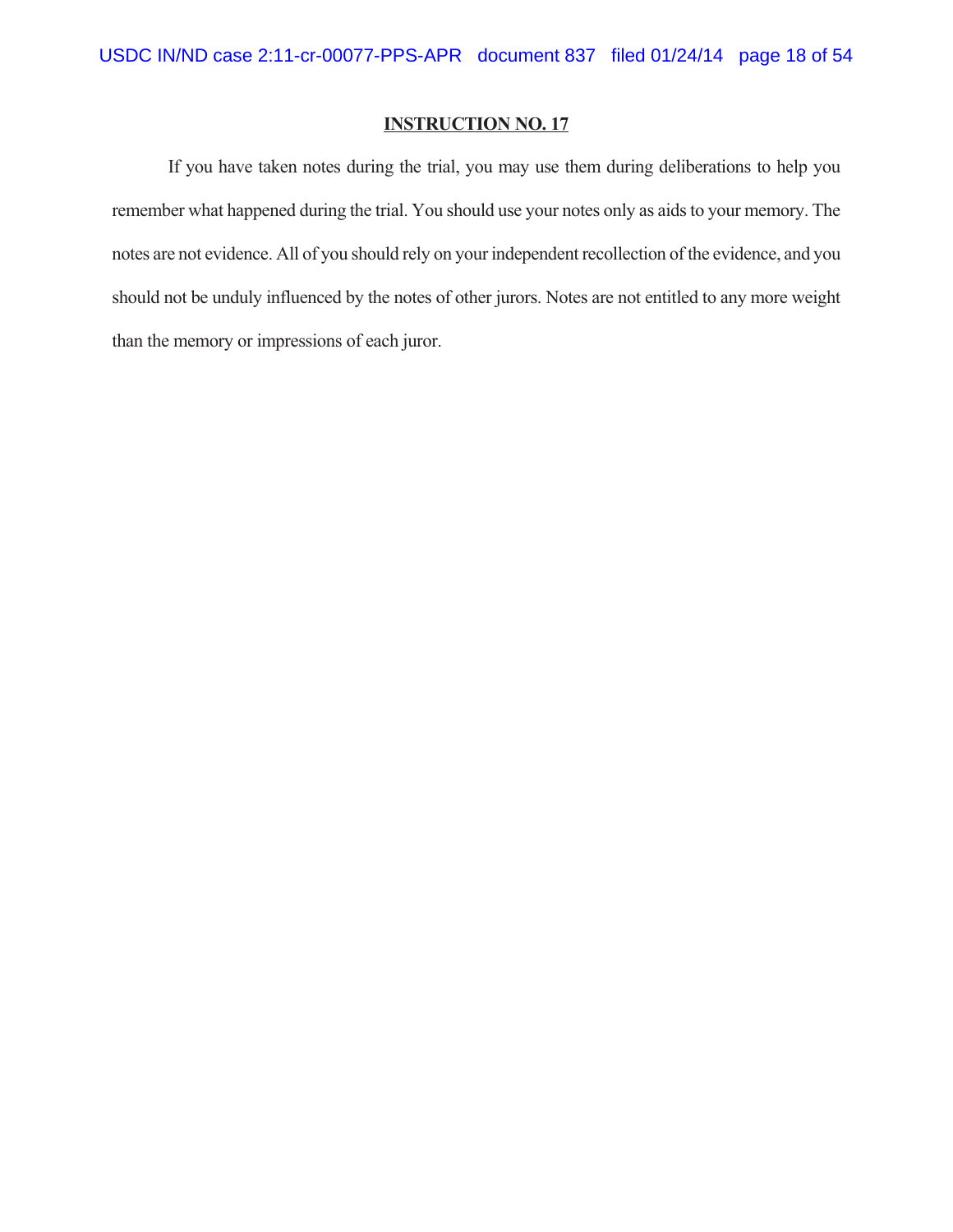The Fourth Superseding Indictment charges that the crimes happened "on or about" certain dates. The government must prove that the crimes happened reasonably close to those dates. The government is not required to prove that the crimes happened on those exact dates.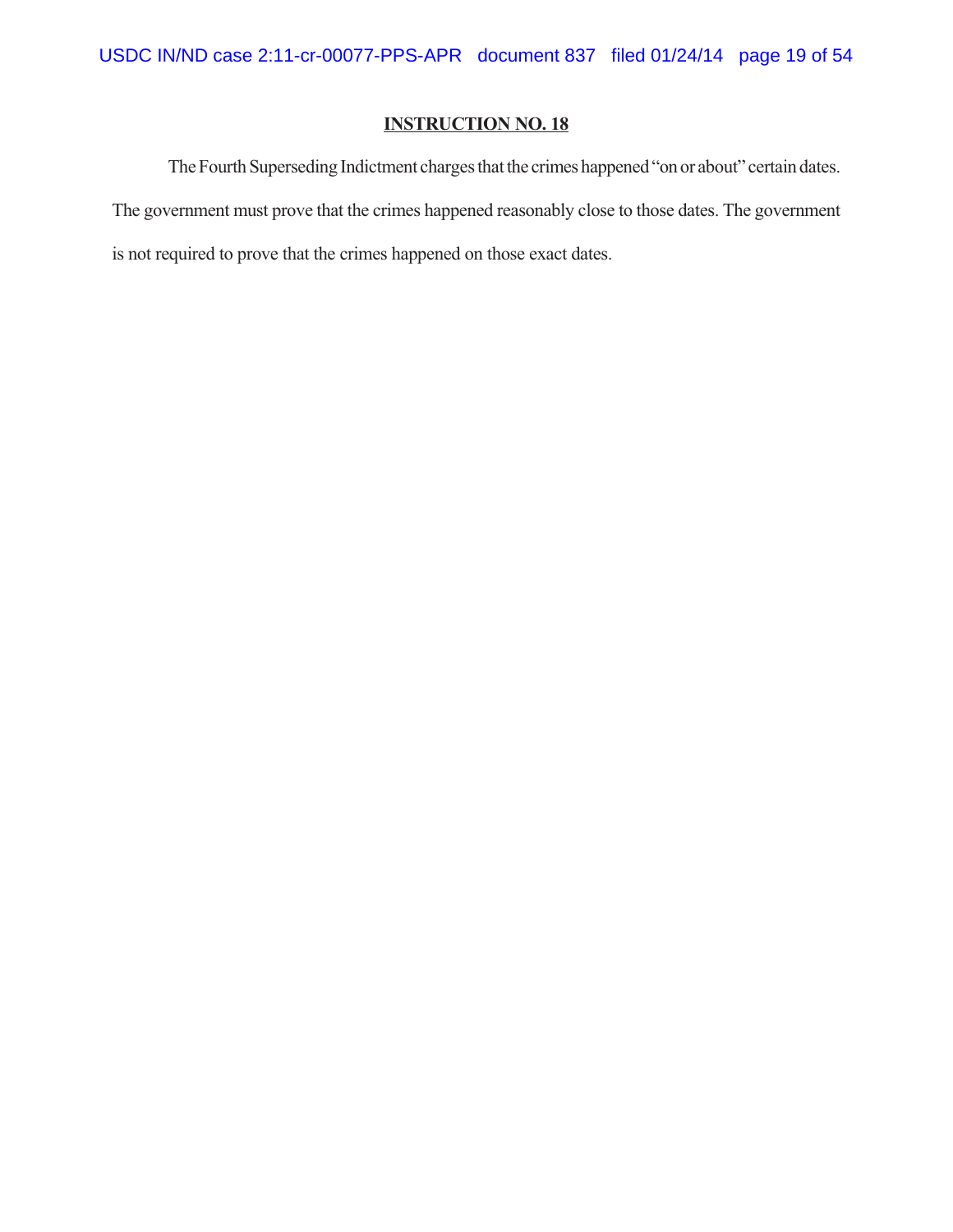The defendant has been accused of more than one crime. The number of charges is not evidence of guilt and should not influence your decision.

You must consider each charge separately. Your decision on one charge, whether it is guilty or not guilty, should not influence your decision on any other charge.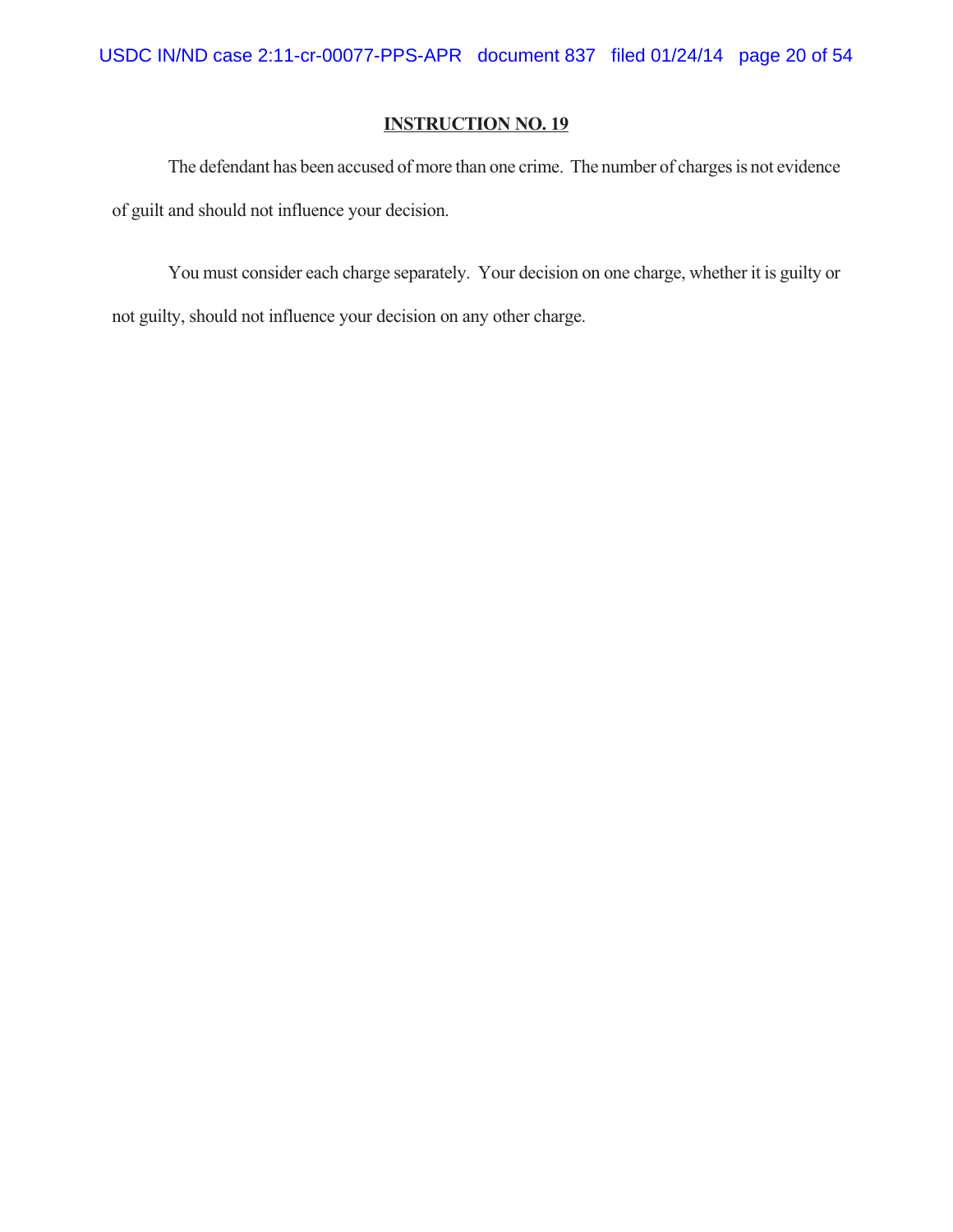An offense may be committed by more than one person. A defendant's guilt may be established

without proof that the defendant personally performed every act constituting the crime charged.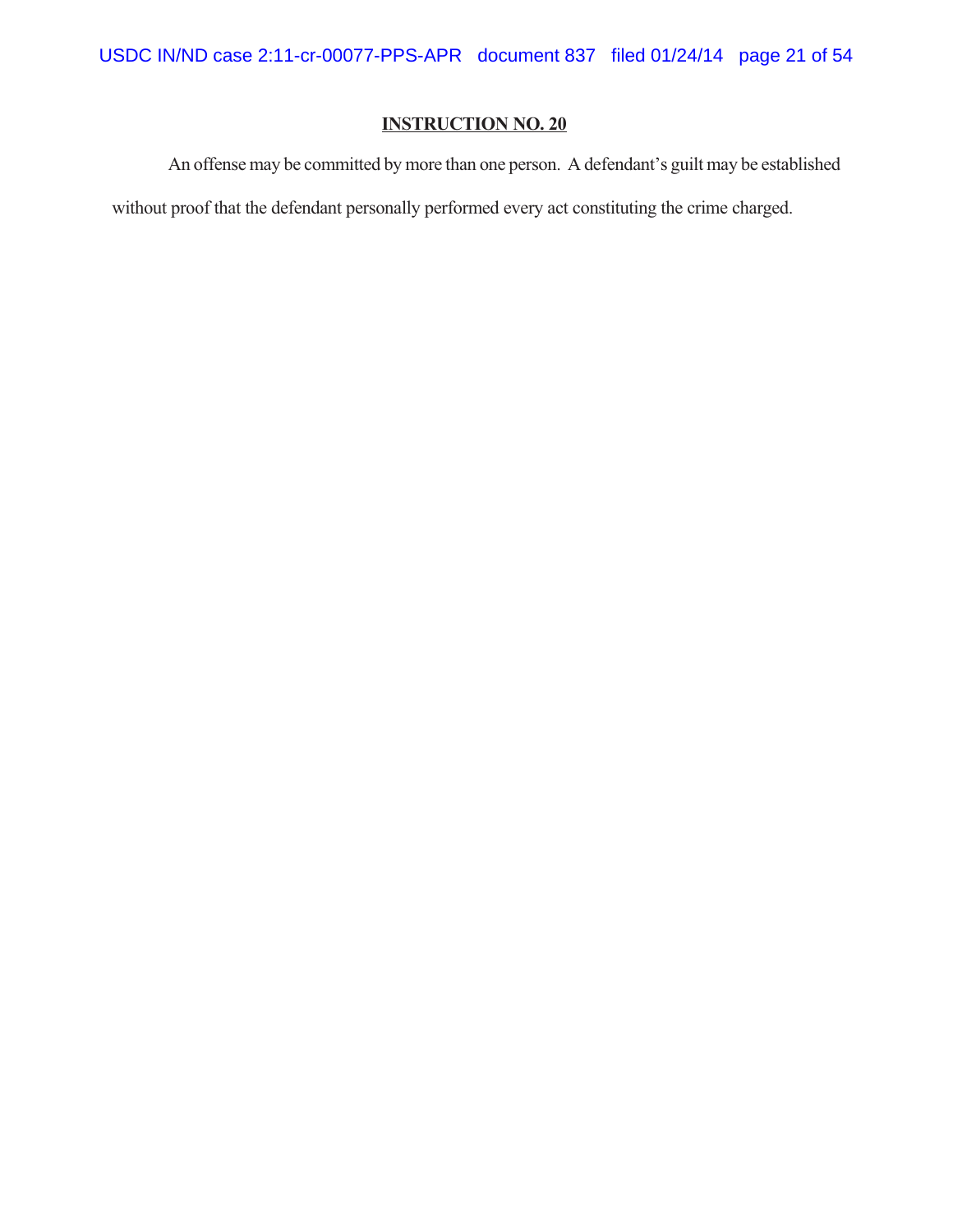Any person who knowingly aids, counsels, commands, induces, or procures the commission of an offense may be found guilty of that offense if he knowingly participated in the criminal activity and tried to make it succeed.

If the defendant knowingly causes the acts of another, then the defendant is responsible for those acts as though he personally committed them.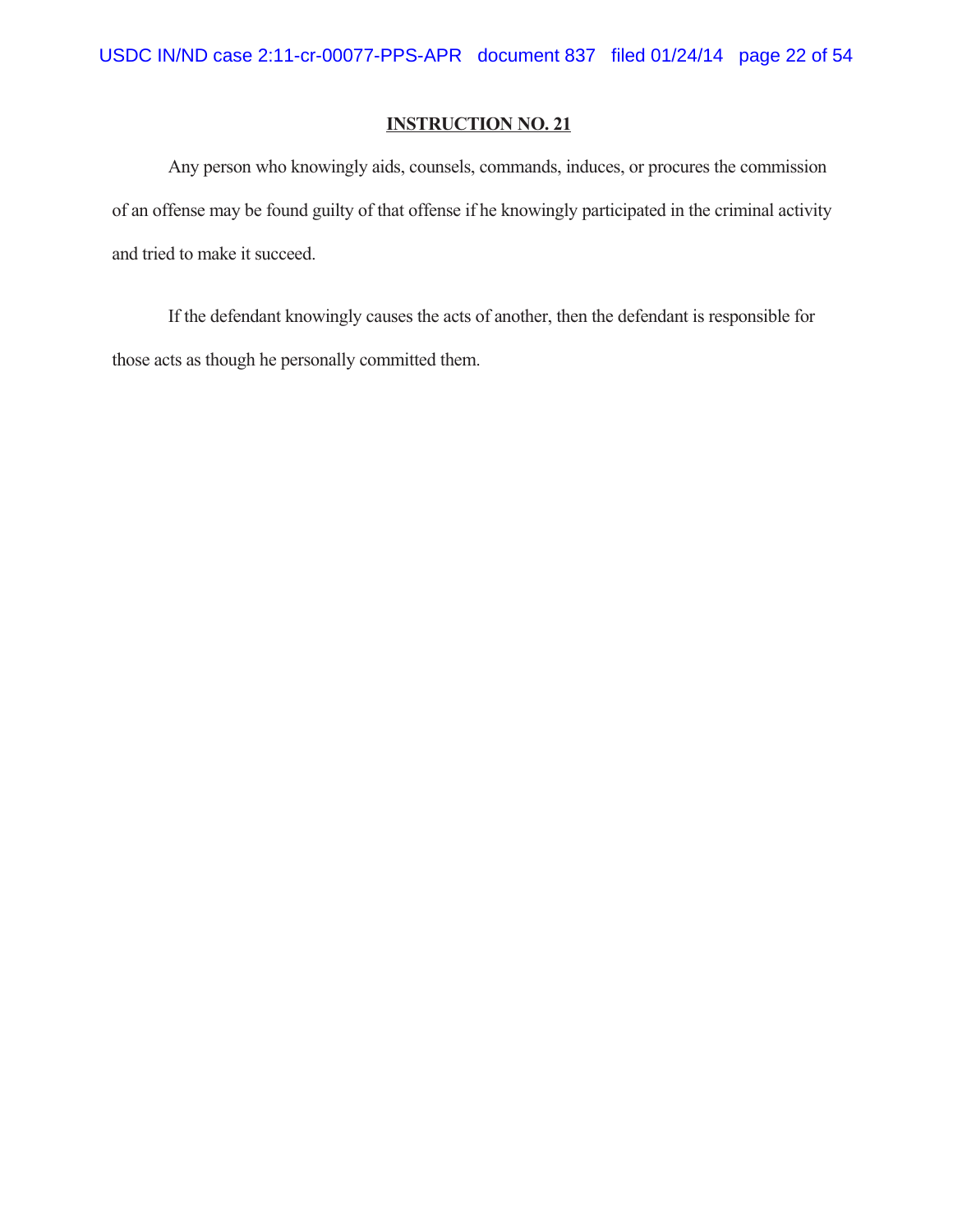A person acts knowingly if he realizes what he is doing and is aware of the nature of his conduct, and does not act through ignorance, mistake, or accident. In deciding whether the defendant acted knowingly, you may consider all of the evidence, including what the defendant did or said.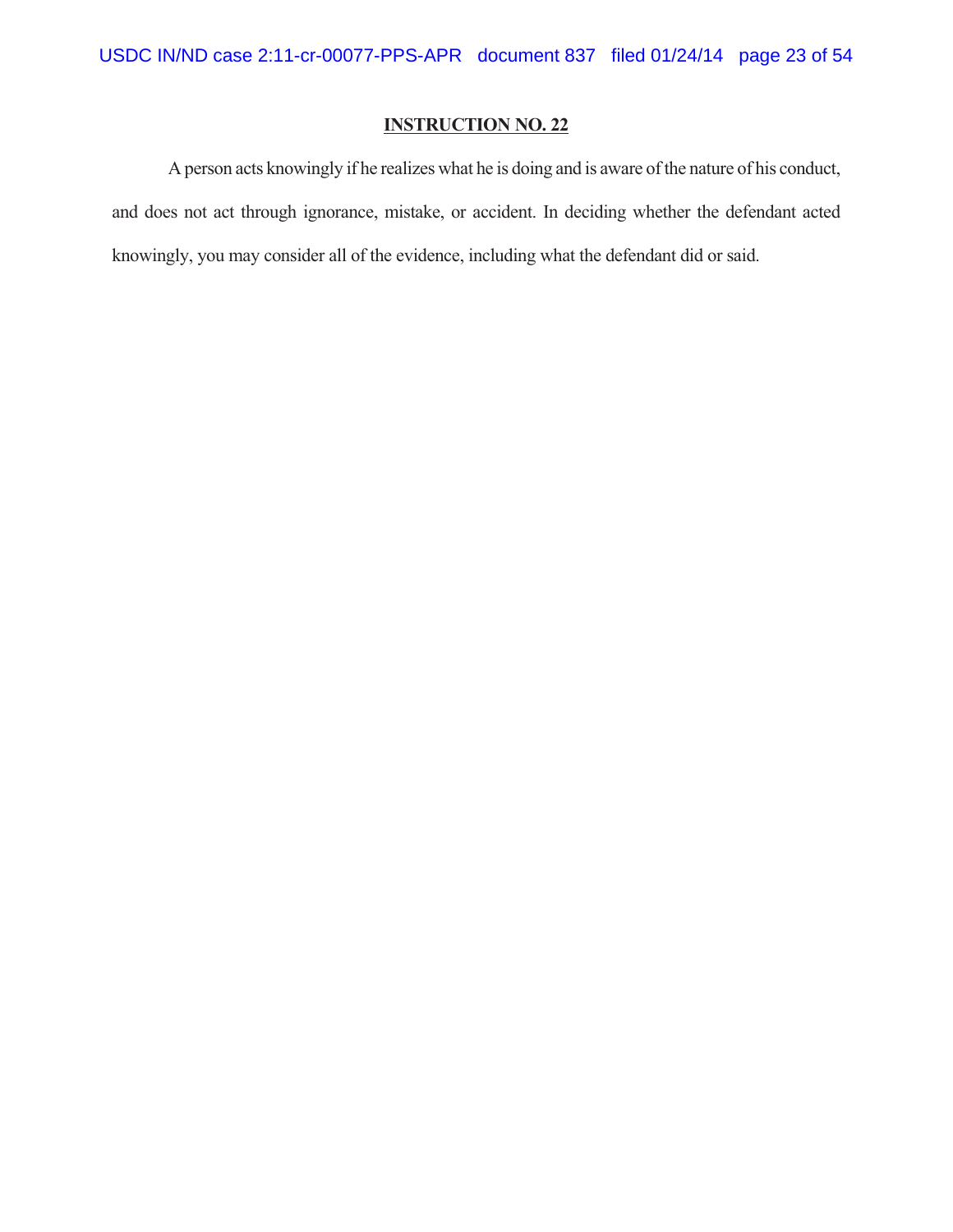The defendant is charged in Count One with conspiracy to commit racketeering.

The defendant is charged in Count Two with conspiracy to possess with intent to distribute and distribute marijuana and cocaine.

For purposes of both Counts One and Two, you are instructed that a conspiracy is an express or implied agreement between two or more persons to commit a crime. A conspiracy may be proven even if its goal or goals were not accomplished.

In deciding whether the charged conspiracy existed, you may consider all of the circumstances, including the words and acts of each of the alleged participants.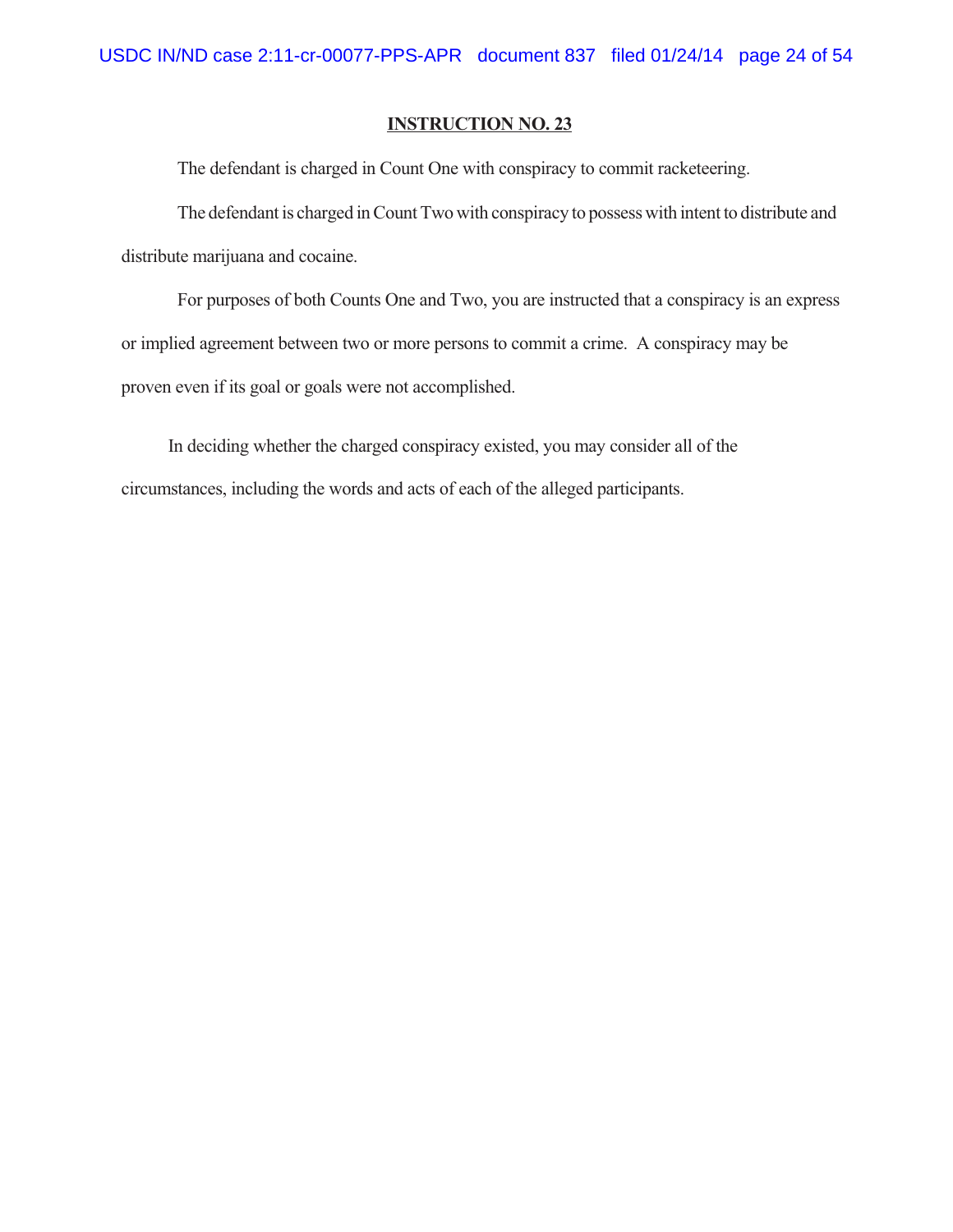To be a member of a conspiracy, the defendant does not need to join it at the beginning, and he does not need to know all of the other members or all of the means by which the illegal goal or goals of the conspiracy were to be accomplished. The government must prove beyond a reasonable doubt that the defendant was aware of the illegal goal or goals of the conspiracy and knowingly joined the conspiracy.

A defendant is not a member of a conspiracy just because he knew and/or associated with people who were involved in a conspiracy, knew there was a conspiracy, and/or was present during conspiratorial discussions.

In deciding whether the defendant joined the charged conspiracy, you must base your decision only on what the defendant did or said. To determine what the defendant did or said, you may consider the defendant's own words or acts. You may also use the words or acts of other persons to help you decide what the defendant did or said.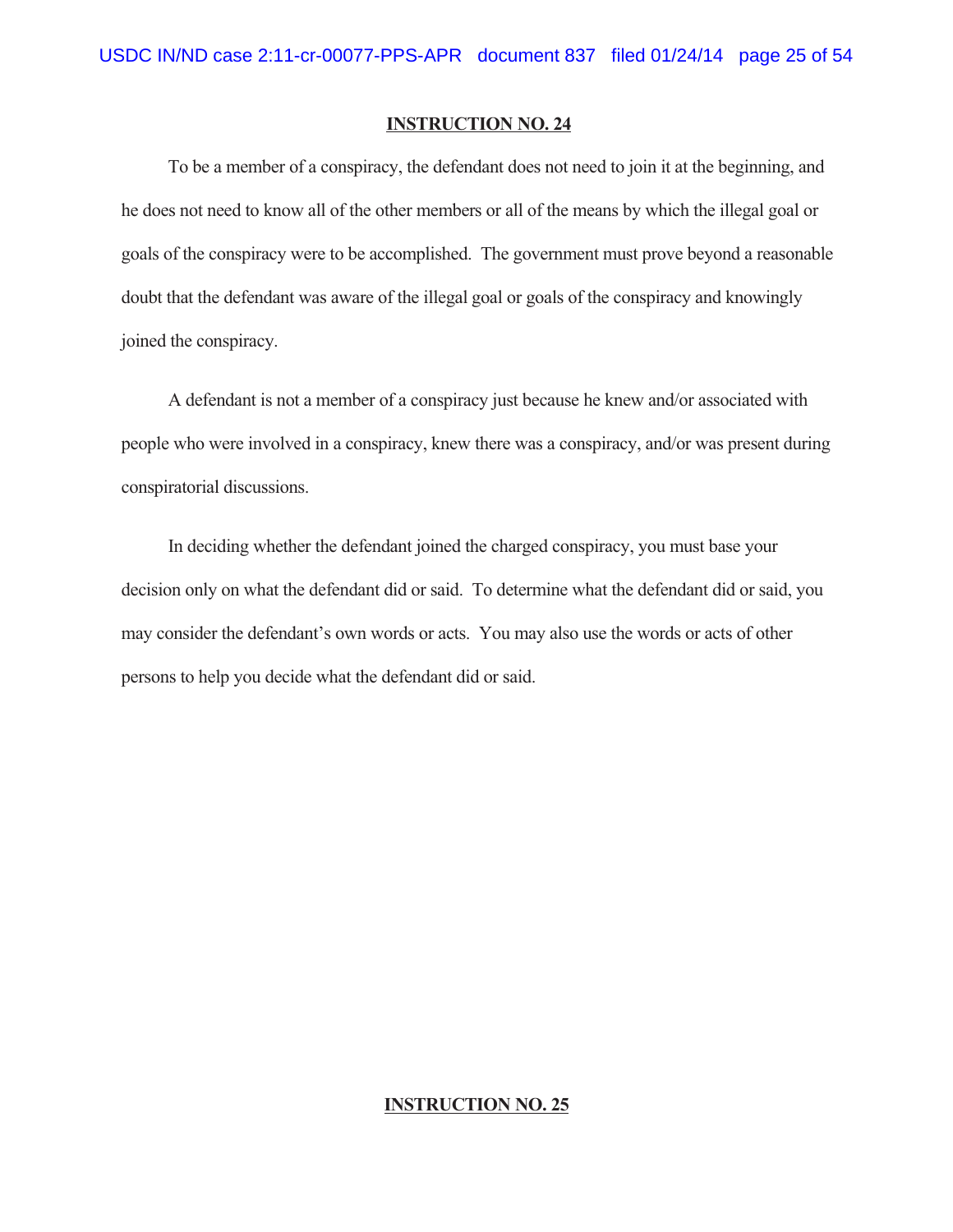Count One charges the defendant with conspiracy to commit racketeering. In order for you to find the defendant guilty of this charge, the government must prove each of the five following elements beyond a reasonable doubt:

- 1. That the conspiracy as charged in Count One existed;
- 2. That the Defendant knowingly became a member of the conspiracy with the intent to advance the conspiracy;
- 3. That the conspiracy was an agreement to conduct or participate in the conduct of the affairs of the Imperial Gangsters Street Gang, an enterprise, through a pattern of racketeering activity as described in Count One;
- 4. That the Imperial Gangsters was an enterprise; and
- 5. That the activities of the Imperial Gangsters affected interstate commerce.

If you find from your consideration of all the evidence that the government has proved each of these elements beyond a reasonable doubt, then you should find the defendant guilty.

If, on the other hand, you find from your consideration of all the evidence that the government has failed to prove any one of these elements beyond a reasonable doubt as to the defendant, then you should find the defendant not guilty.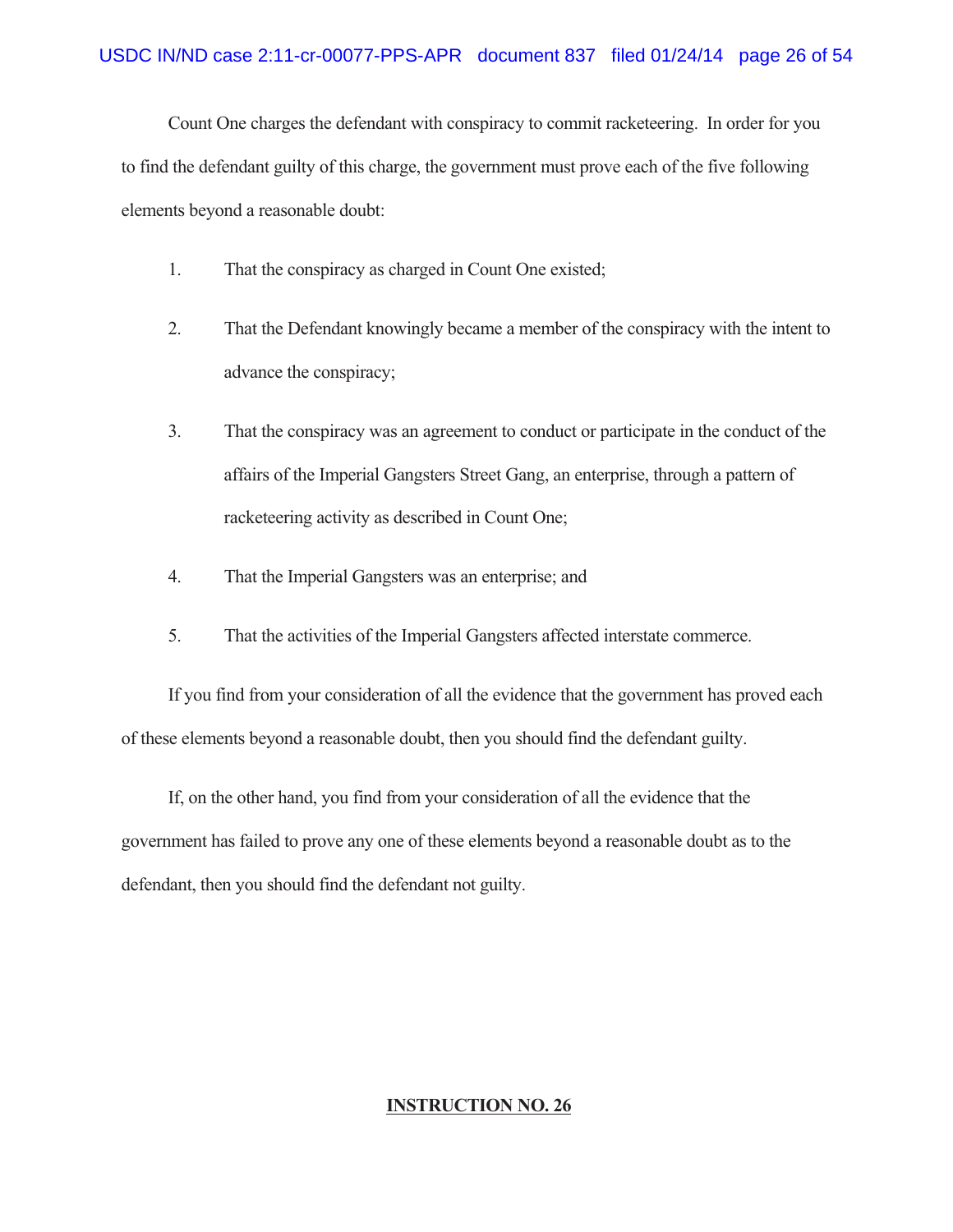In order to find a "pattern of racketeering activity" for purposes of Count One, you must find beyond a reasonable doubt that the defendant agreed that some member or members of the conspiracy would commit at least two acts of racketeering as described in Count One, and that they were separate acts. You must also find that those acts were in some way related to each other and that there was continuity between them.

Acts are related to each other if they are not isolated events, that is, if they have similar purposes, or results, or participants, or victims, or are committed a similar way, or have similar distinguishing characteristics, or are part of the affairs of the same enterprise.

There is continuity between acts if, for example, they are ongoing over a substantial period of time, or had the potential to continue over a substantial period, or if they are part of the regular way some entity does business or conducts its affairs.

For purposes of Count One, the government does not have to prove that any racketeering acts were actually committed at all, or that the defendant agreed to personally commit any such acts, or that the defendant agreed that two or more specific acts would be committed.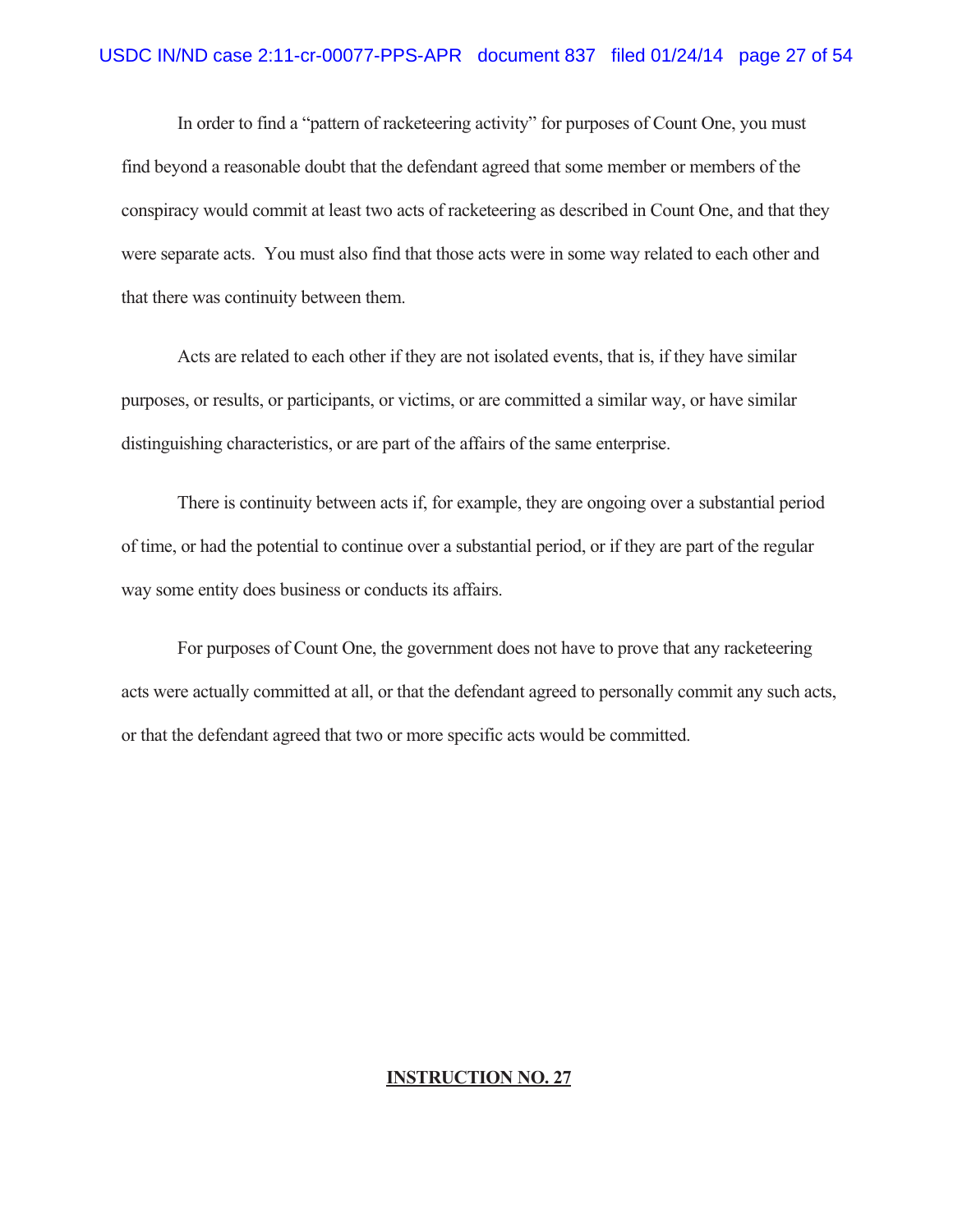The term "enterprise" can include a group of people associated together for a common purpose of engaging in a course of conduct. This group may be associated together for purposes that are both legal and illegal.

In considering whether a group is an "enterprise," you may consider whether it has an ongoing organization or structure, either formal or informal, and whether the various members of the group functioned as a continuing unit. A group may continue to be an "enterprise" even if it changes membership by gaining or losing members over time.

The government must prove that the group described in the fourth superseding indictment was the "enterprise" charged, but need not prove each and every allegation in the fourth superseding indictment about the enterprise or the manner in which the enterprise operated. The government need not prove the association had any form or structure beyond the minimum necessary to conduct the charged pattern of racketeering.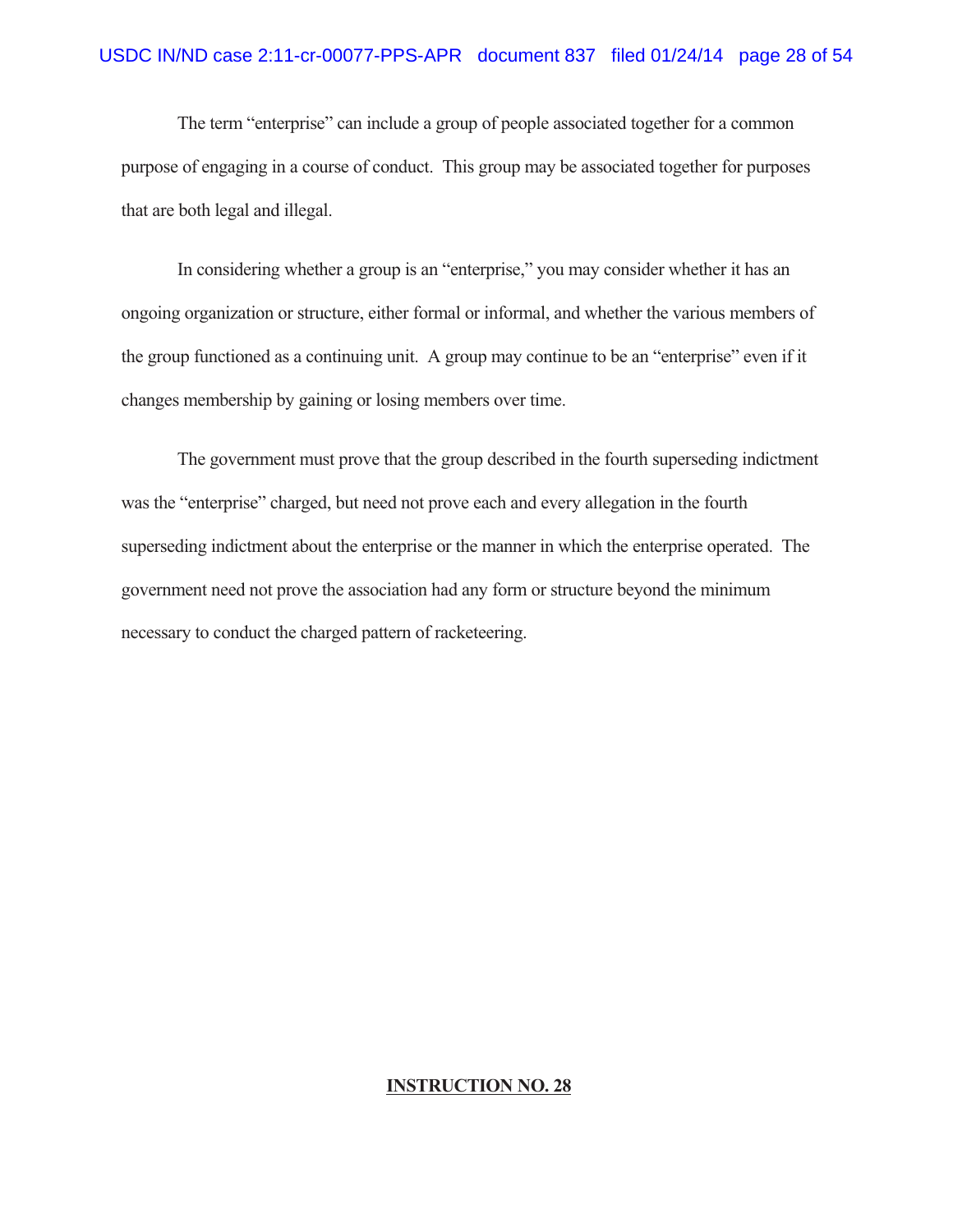A person conducts or participates in the conduct of the affairs of an enterprise if that person uses his position in, or association with, the enterprise to perform acts which are involved in some way in the operation or management of the enterprise, directly or indirectly, or if the person causes another to do so. In order to have conducted or participated in the conduct of the affairs of an enterprise, a person need not have participated in all of the activity alleged in Count One.

A person conspires to conduct or participate in the conduct of the affairs of an enterprise if that person agrees to knowingly facilitate the activities of the operators or managers who conduct or participate in the conduct of its affairs.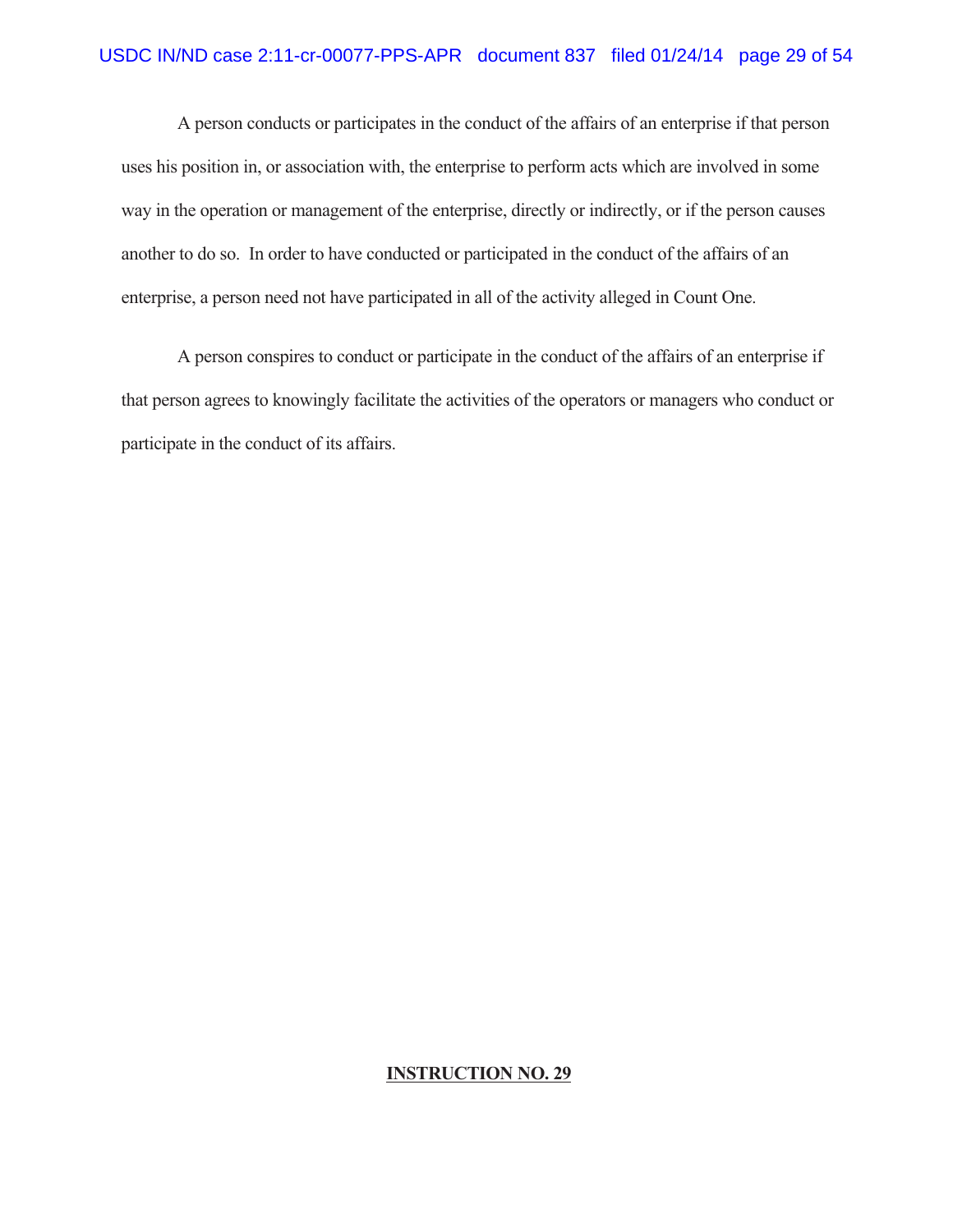To be associated with an enterprise, a person must be involved with the enterprise in a way that is related to its affairs or common purpose, although the person need not have a stake in the goals of the enterprise and may even act in a way that subverts those goals. A person may be associated with an enterprise without being so throughout its existence.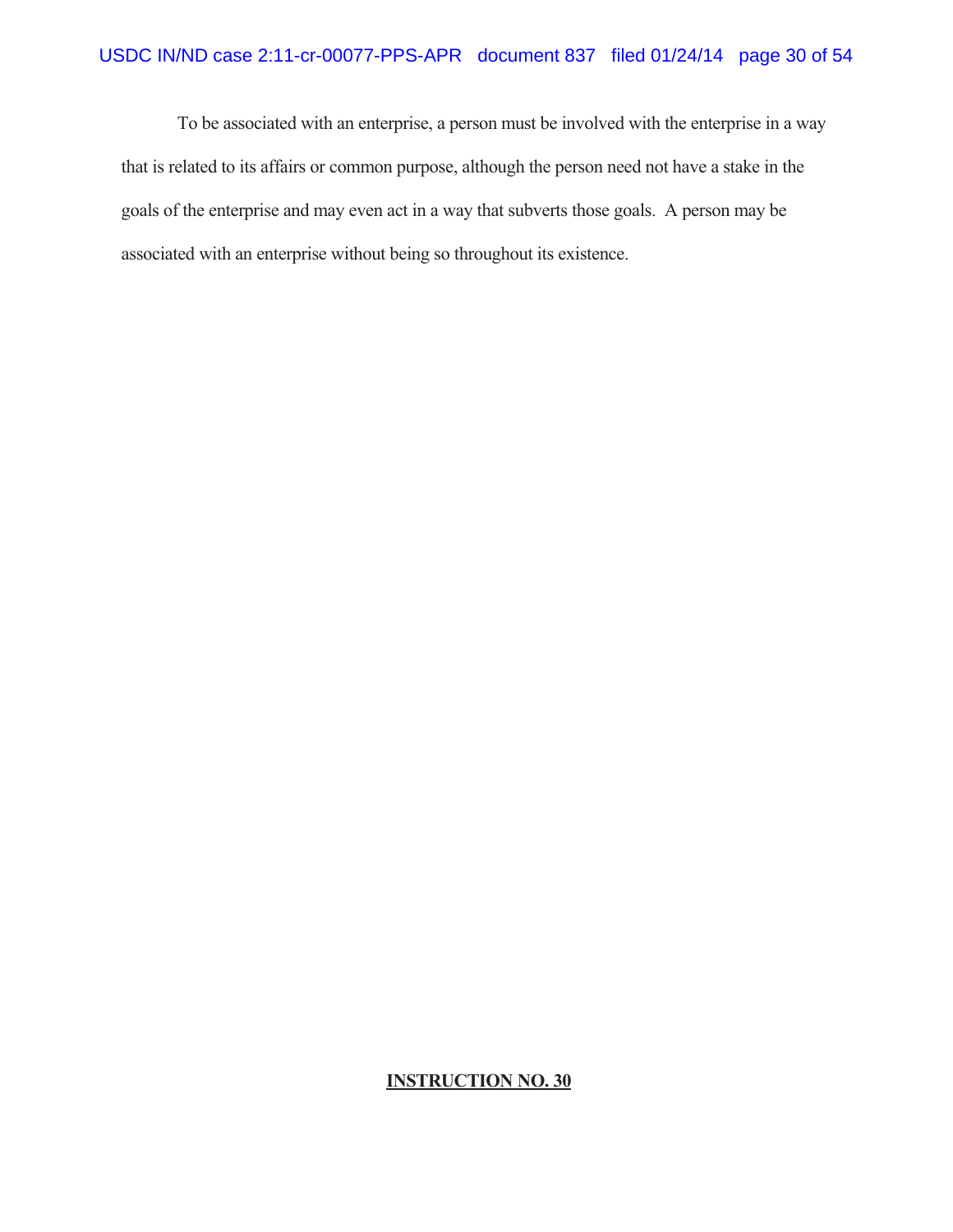Interstate commerce includes the movement of money, goods, services or persons from one state to another or between another country and the United States. This would include the purchase or sale of goods or supplies from outside the state in which the enterprise was located, the use of interstate mail or wire facilities, or the causing of any of those things. If you find that beyond a reasonable doubt either (a) that the enterprise made, purchased, sold or moved goods or services that had their origin or destination outside the state in which the enterprise was located, or (b) that the actions of the enterprise affected in any degree the movement of money, goods or services across state lines, then interstate commerce was engaged in or affected.

The government need only prove that the enterprise as a whole engaged in interstate commerce or that its activity affected interstate commerce to any degree, although proof that racketeering acts did affect interstate commerce meets that requirement. The government need not prove that the defendant engaged in interstate commerce, or that the acts of the defendant affected interstate commerce.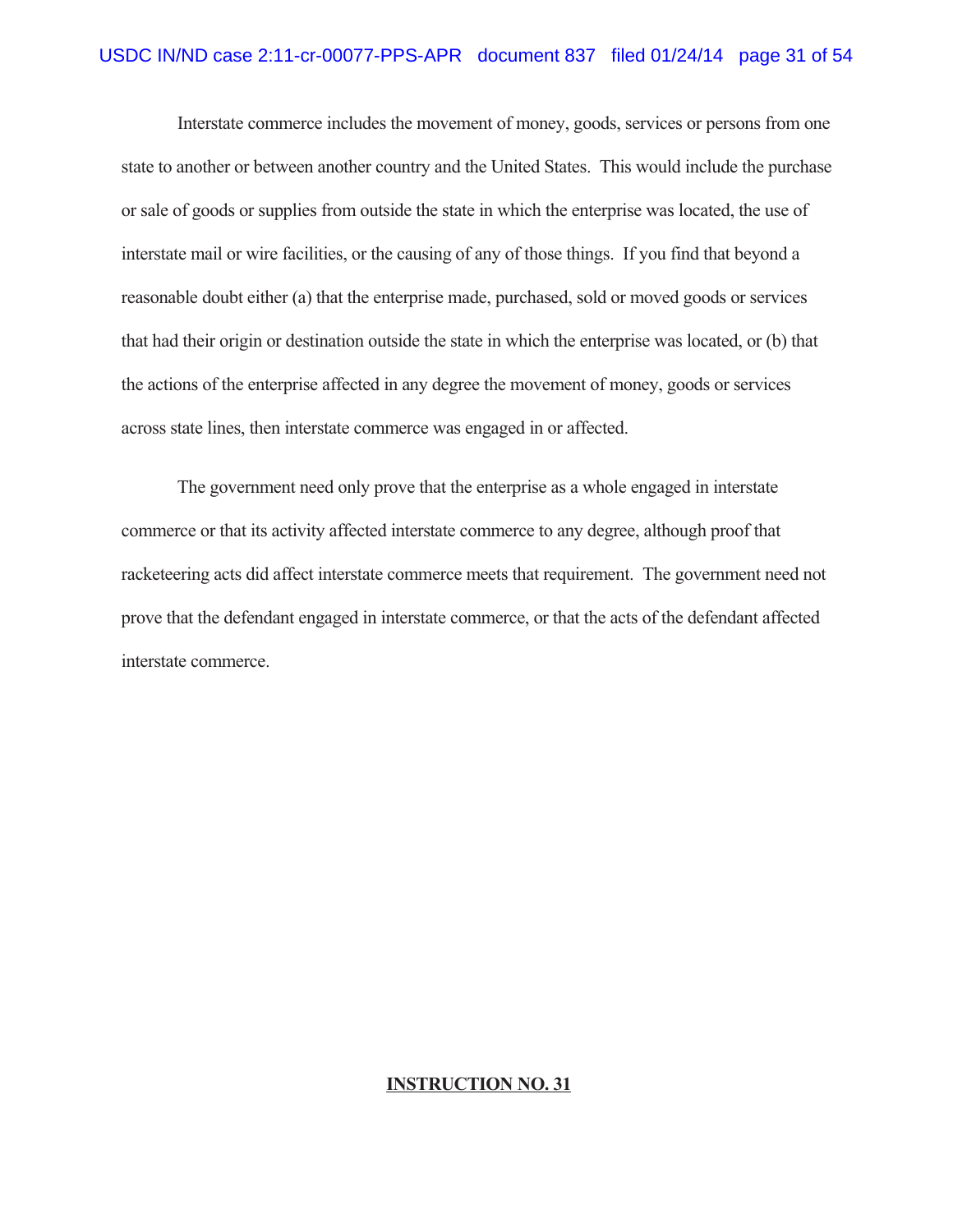The phrase "racketeering activity" as used in these instructions are acts involving murder and robbery, as those offenses are defined under Indiana state law, and acts constituting federal robbery and drug trafficking, as those offenses are defined under federal law. Your verdict must be unanimous as to which type or types of racketeering activity you find that the defendant agreed would be committed.

I will now instruct you on the elements of the offenses listed in the Fourth Superseding Indictment as racketeering activity.

### **Murder (Indiana Code 35-42-1-1)**

Under Indiana law, the elements for the crime of murder are as follows:

- 1. The Defendant;
- 2. knowingly or intentionally;
- 3. killed;
- 4. an individual.

#### **Attempted Murder (I.C. 35-41-5-1(a), I.C. 35-42-1-1)**

Under Indiana law, the elements for the crime of attempted murder are as follows:

- 1. The Defendant;
- 2. acting with the specific intent to kill an individual;
- 3. did take action;
- 4. which was conduct constituting a substantial step toward the commission of the intended crime of killing the individual.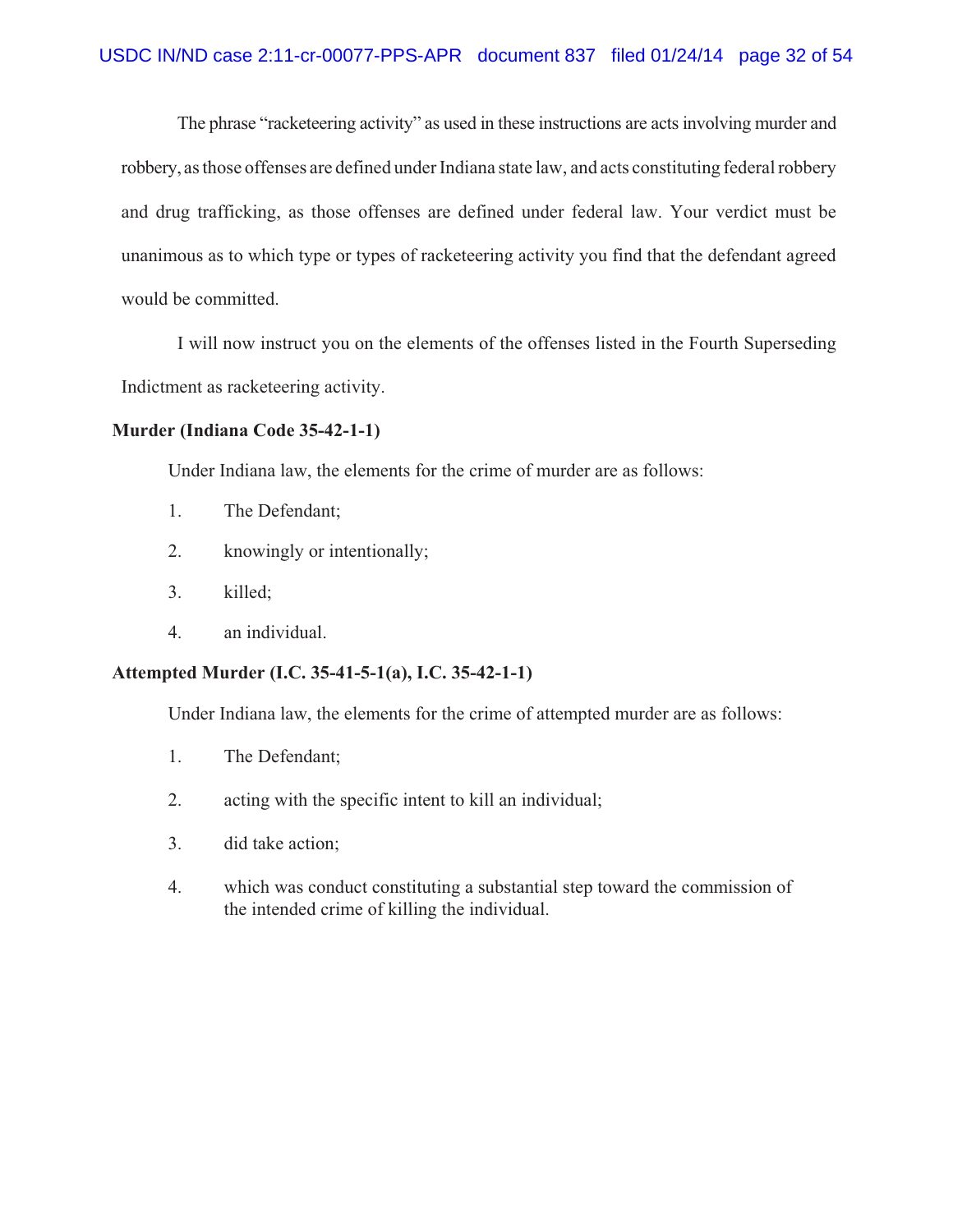## **Robbery (Indiana Code 35-42-5-1)**

Under Indiana law, the elements of the crime of robbery are as follows:

- 1. The Defendant;
- 2. knowingly or intentionally;
- 3. took property from an individual or took property from the presence of an individual;
- 4. by using or threatening the use of force on an individual or by putting an individual in fear.

## **Aiding, Inducing or Causing Attempted Murder (I.C. 35-41-2-4.)**

Under Indiana law, aiding, inducing, or causing attempted murder is defined as follows:

- 1. The Defendant;
- 2. knowingly or intentionally;
- 3. aided another person when the person was engaged or induced or caused the person to engage;
- 4. in conduct that constituted a substantial step toward killing a third person;
- 5. and both Defendant and the person acted with the specific intent to kill the third person.

## **Conspiracy (I.C. 35-41-5-2(a), (b).)**

Under Indiana law, the elements of the crime of conspiracy are as follows:

- 1. The Defendant;
- 2. agreed with another person to commit a crime
- 3. with the intent to commit the crime, and
- 4. the Defendant or the other person performed an overt act in furtherance of the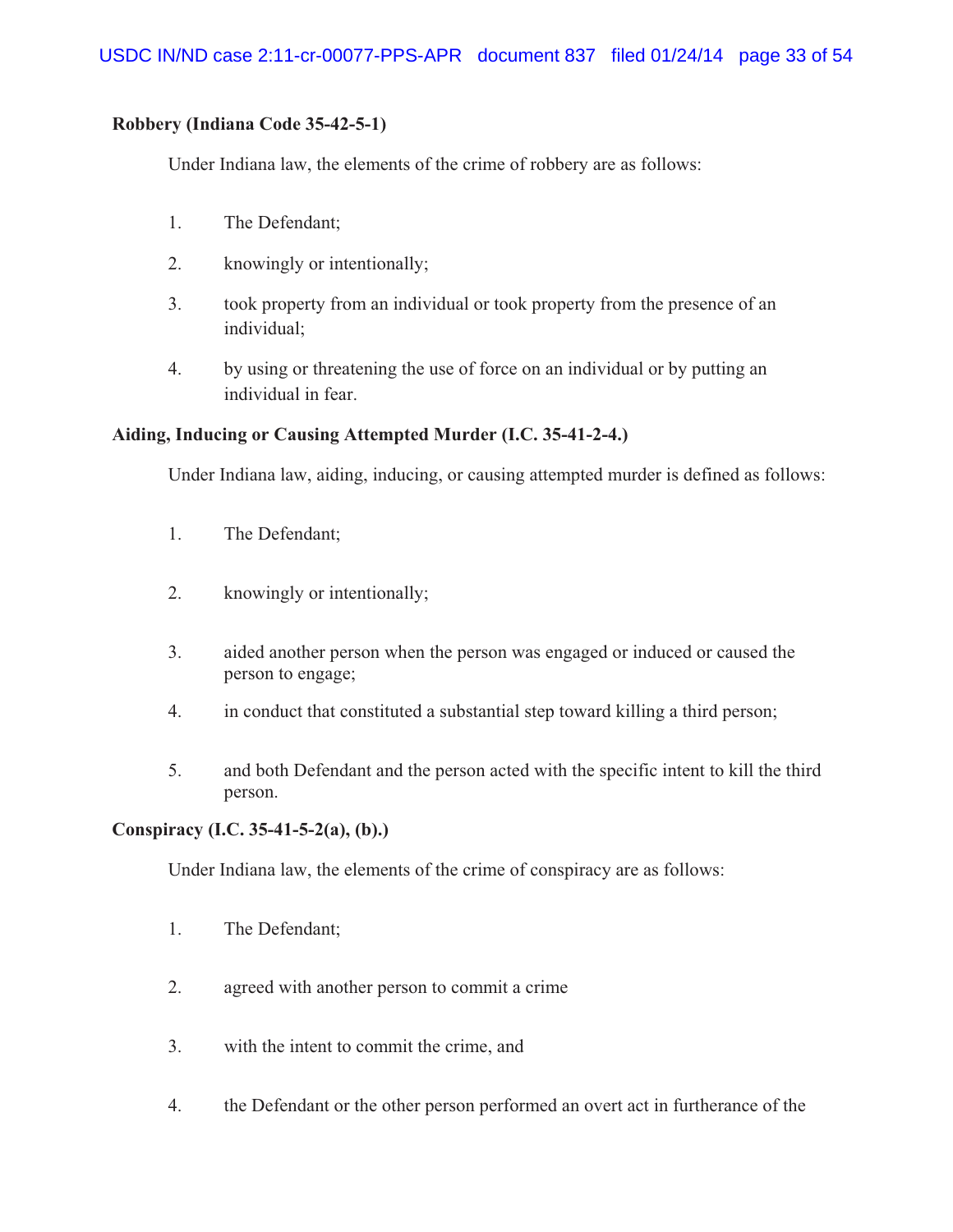agreement by.

## **Federal Robbery (18 U.S.C. § 1951)**

Under federal law, the elements of the crime of robbery are as follows:

- 1. the Defendant knowingly obtained money or property from or in the presence of a victim;
- 2. that the Defendant did so by means of robbery, that is, by the unlawful taking or obtaining of personal property from the person or in the presence of another, against his will, by means of actual or threatened force, or violence, or fear of injury, immediate or future, to his person or property, or property in his custody or possession;
- 3. that the Defendant believed that the victim parted with the money or property because of the robbery; and
- 4. that the robbery affected interstate commerce.

## **Distribution and Possession with Intent to Distribute a Controlled Substance and Conspiracy to Distribute and Possess with Intent to Distribute a Controlled Substance**

I will be instructing you on the elements of distribution, possession with intent to

distribute, and conspiracy to distribute and possess with intent to distribute a controlled

substance when I give you the instructions for Count Two. Those instructions should be applied

here as well.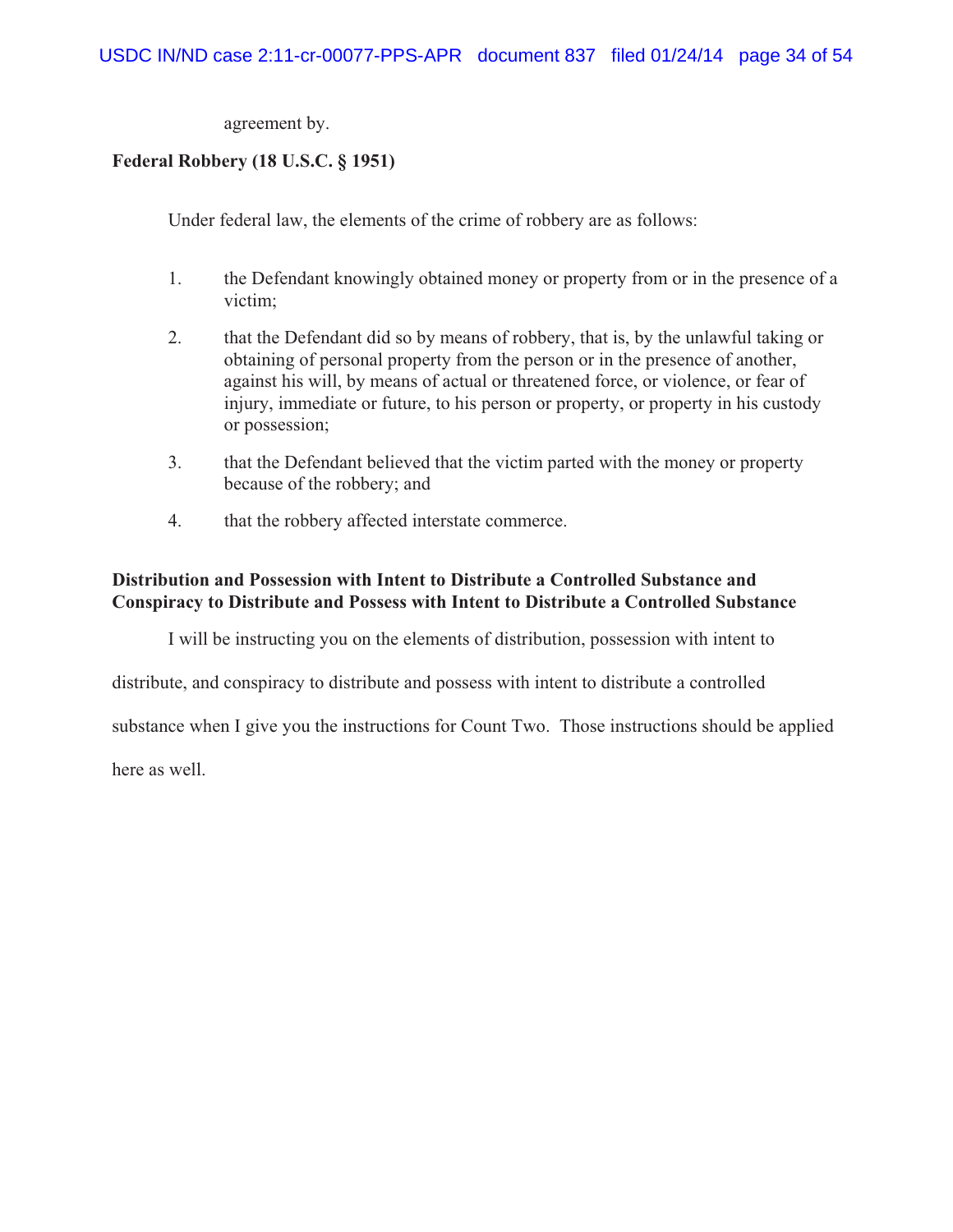Count Two charges the defendant with conspiracy to possess with intent to distribute and distribute marijuana and cocaine. In order for you to find the defendant guilty of this charge, the government must prove both of the following elements beyond a reasonable doubt:

- 1. The conspiracy as charged in Count Two existed; and
- 2. The defendant knowingly became a member of the conspiracy with an intent to advance the conspiracy.

If you find from your consideration of all the evidence that the government has proved each of these elements beyond a reasonable doubt, then you should find the defendant guilty.

If, on the other hand, you find from your consideration of all the evidence that the government has failed to prove any one of these elements beyond a reasonable doubt, then you should find the defendant not guilty.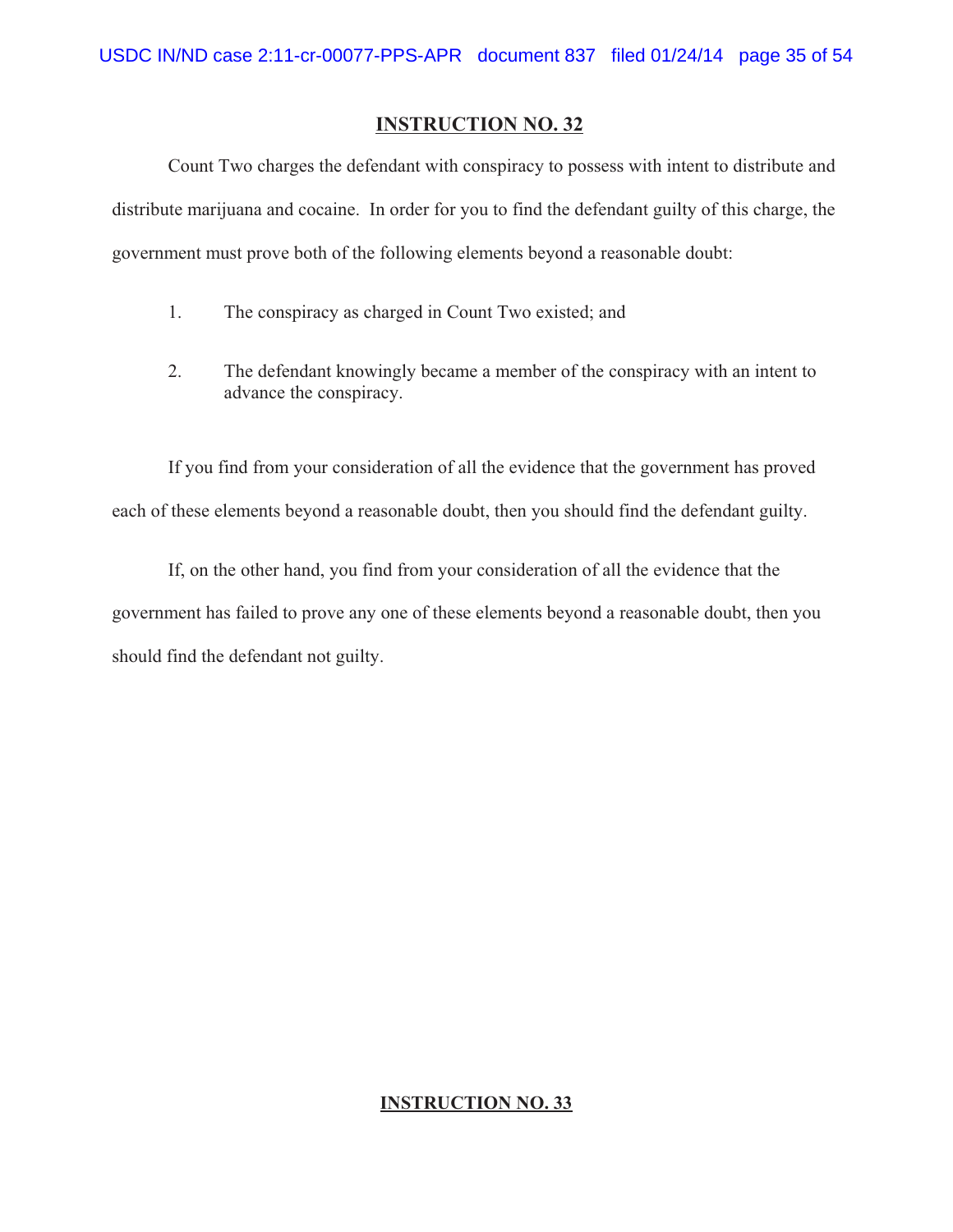As I have already instructed you, a conspiracy is an express or implied agreement between two or more persons to commit a crime. A conspiracy may be proven even if its goal or goals were not accomplished.

In deciding whether the charged conspiracy existed, you may consider all of the circumstances, including the words and acts of each of the alleged participants.

To be a member of a conspiracy, the defendant does not need to join it at the beginning, and he does not need to know all of the other members or all of the means by which the illegal goal or goals of the conspiracy were to be accomplished. The government must prove beyond a reasonable doubt that the defendant was aware of the illegal goal or goals of the conspiracy and knowingly joined the conspiracy.

The defendant is not a member of a conspiracy just because he knew and/or associated with people who were involved in a conspiracy, knew there was a conspiracy, and/or was present during conspiratorial discussions.

In deciding whether the defendant joined the charged conspiracy, you must base your decision only on what that defendant did or said. To determine what the defendant did or said, you may consider that defendant's own words or acts. You may also use the words or acts of other persons to help you decide what the defendant did or said.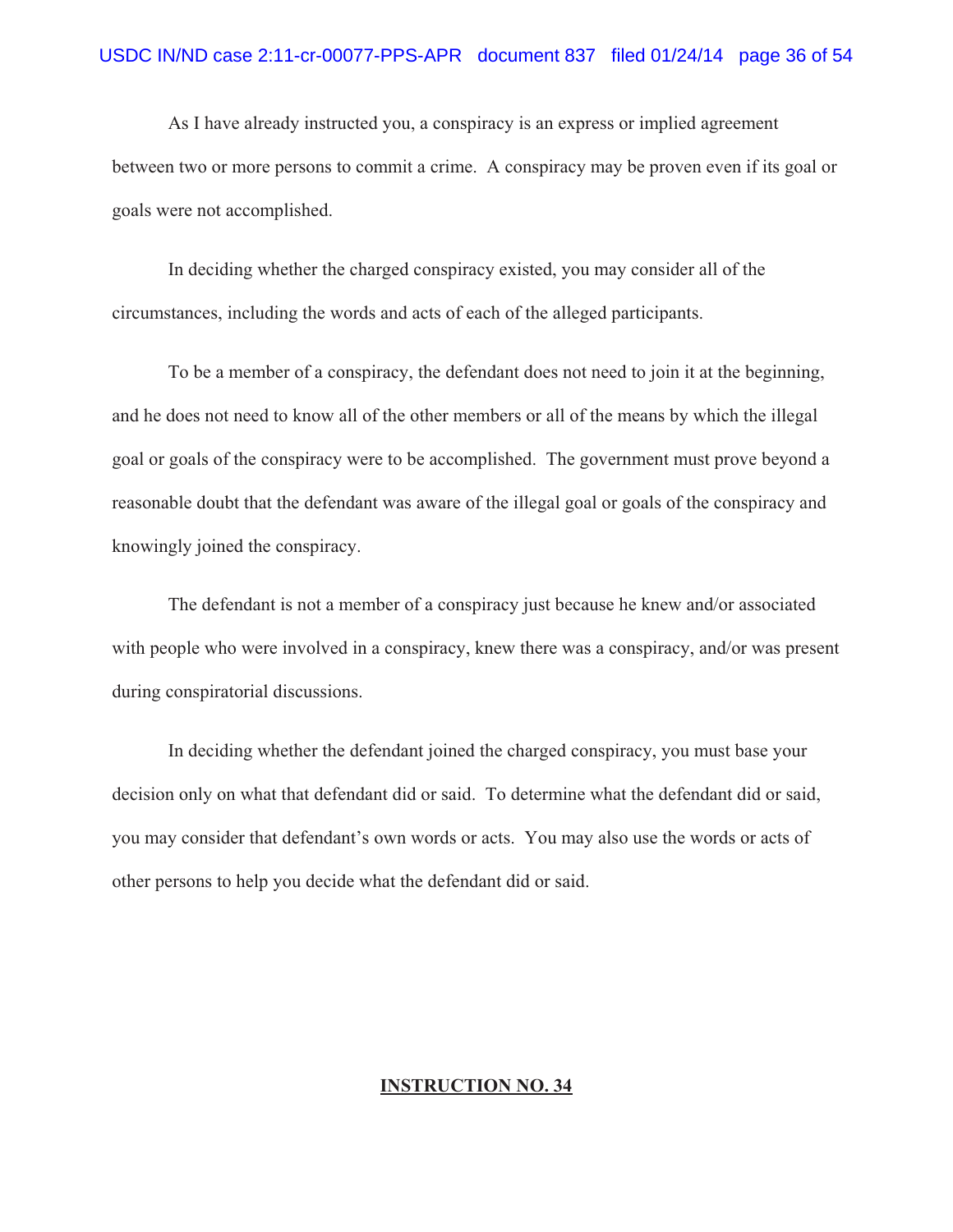In order to find that the government has proved the defendant guilty of the conspiracy charged in Count Two, the jury must unanimously agree that the defendant conspired to commit at least one of the following offenses:

- 1. Distributing marijuana;
- 2. distributing cocaine;
- 3. possession with intent to distribute marijuana; or
- 4. possession with intent to distribute cocaine.

The government is not required to prove that the defendant conspired to commit every one of the four offenses mentioned above. However, the government is required to prove that the defendant conspired to commit at least one of these four offenses. To find that the government has proven this, you must unanimously agree on which particular offense the defendant conspired to commit, as well as all of the other elements of the crime charged.

For example, if some of you were to find that the government has proved beyond a reasonable doubt that the defendant conspired to commit the offense of distributing marijuana, and the rest of you were to find that the government has proved beyond a reasonable doubt that the defendant conspired to commit the offense of distributing cocaine, then there would be no unanimous agreement on which offense the government has proved. On the other hand, if all of you were to find that the government has proved beyond a reasonable doubt that the defendant conspired to commit the offense of distributing marijuana, then there would be unanimous agreement.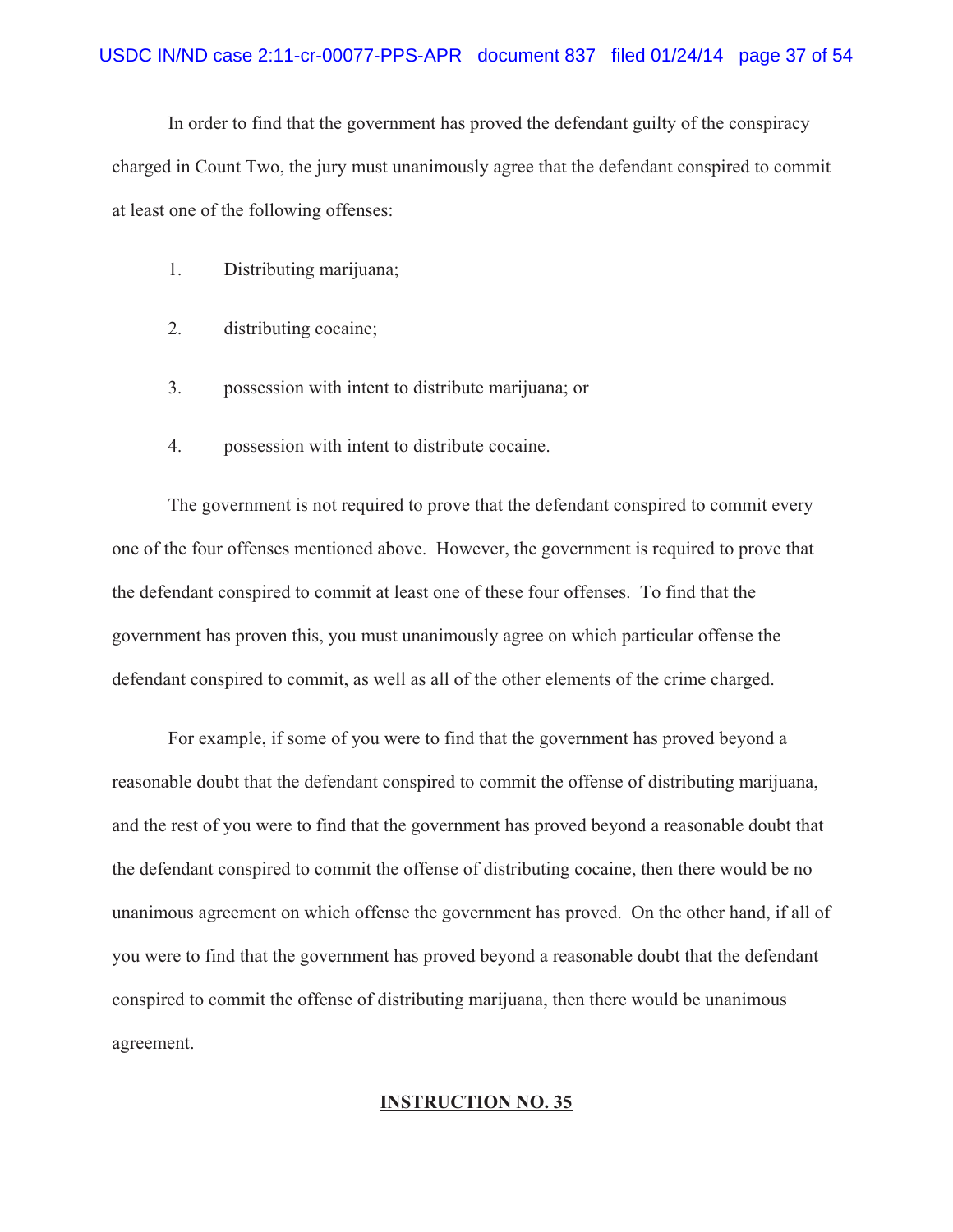Marijuana and cocaine are both controlled substances.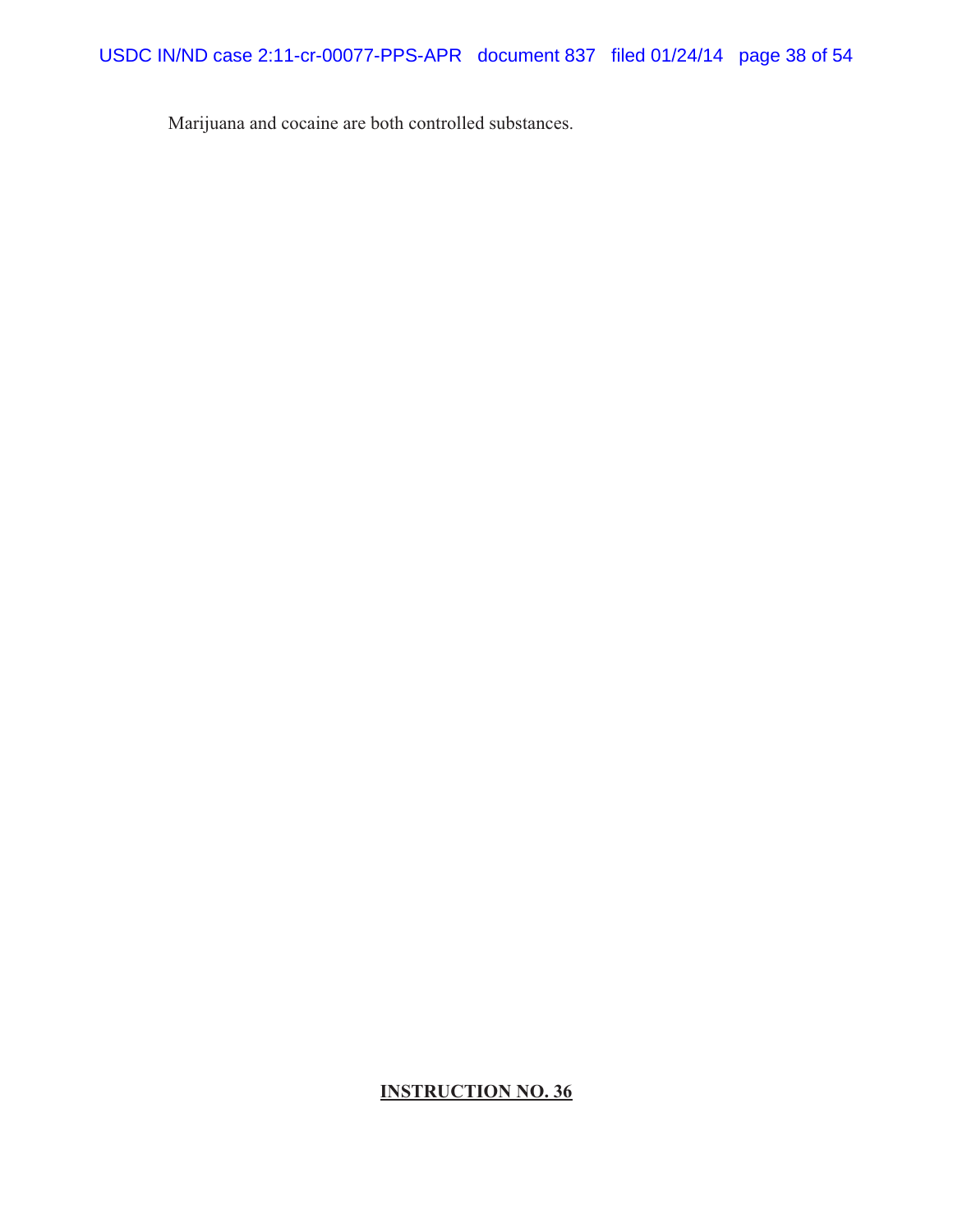To assist you in determining whether the defendant conspired to distribute a controlled substance as charged in Count Two, the Court instructs you that the legal elements for distribution of a controlled substance are as follows:

First, the defendant knowingly distributed a controlled substance;

Second, the defendant knew the substance was some kind of controlled substance. The government is not required to prove that the defendant knew the substance was marijuana or that the substance was cocaine.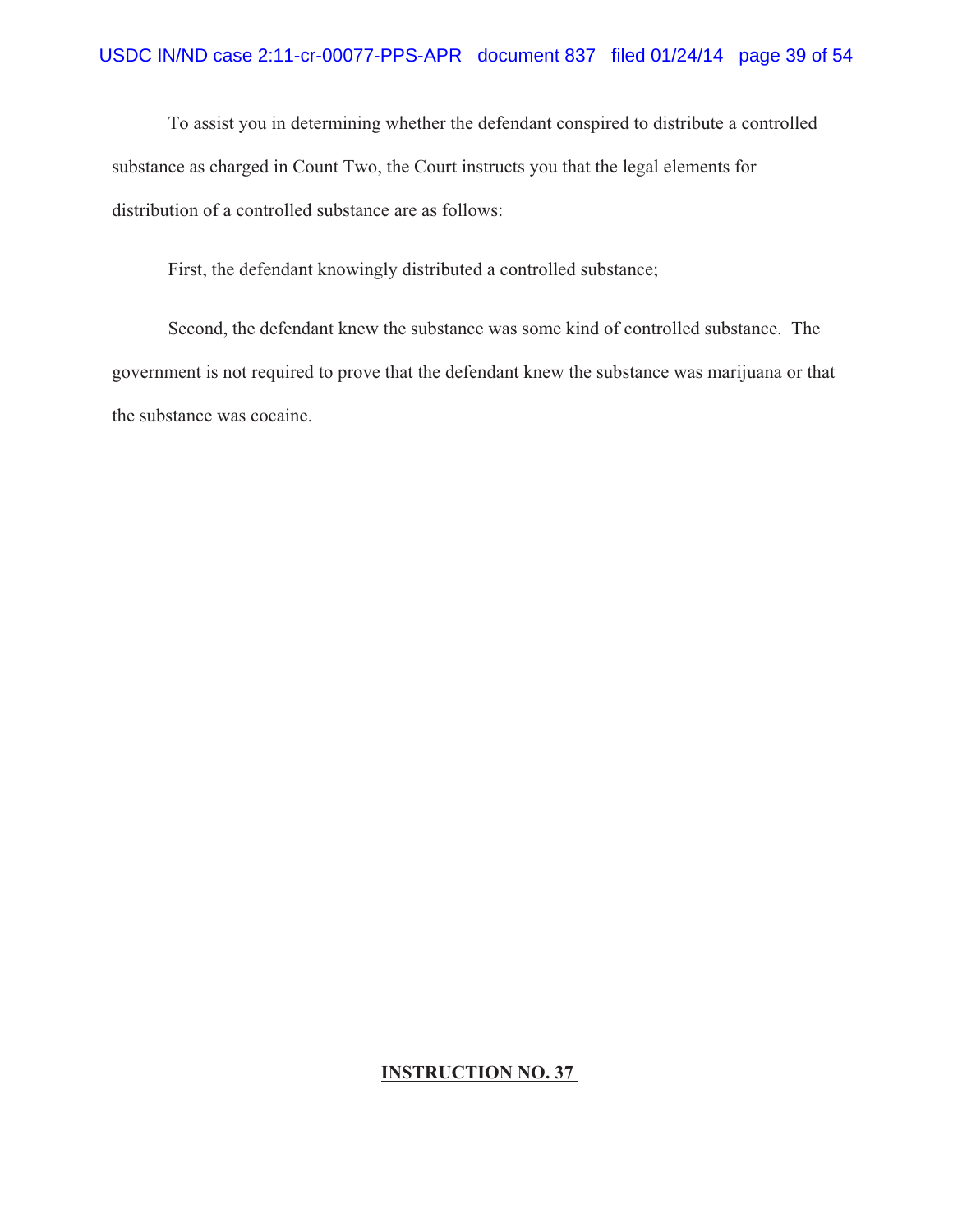A person "distributes" a controlled substance if he delivers or transfers possession of the controlled substance to someone else or causes a person to deliver or transfer possession of the controlled substance to another person.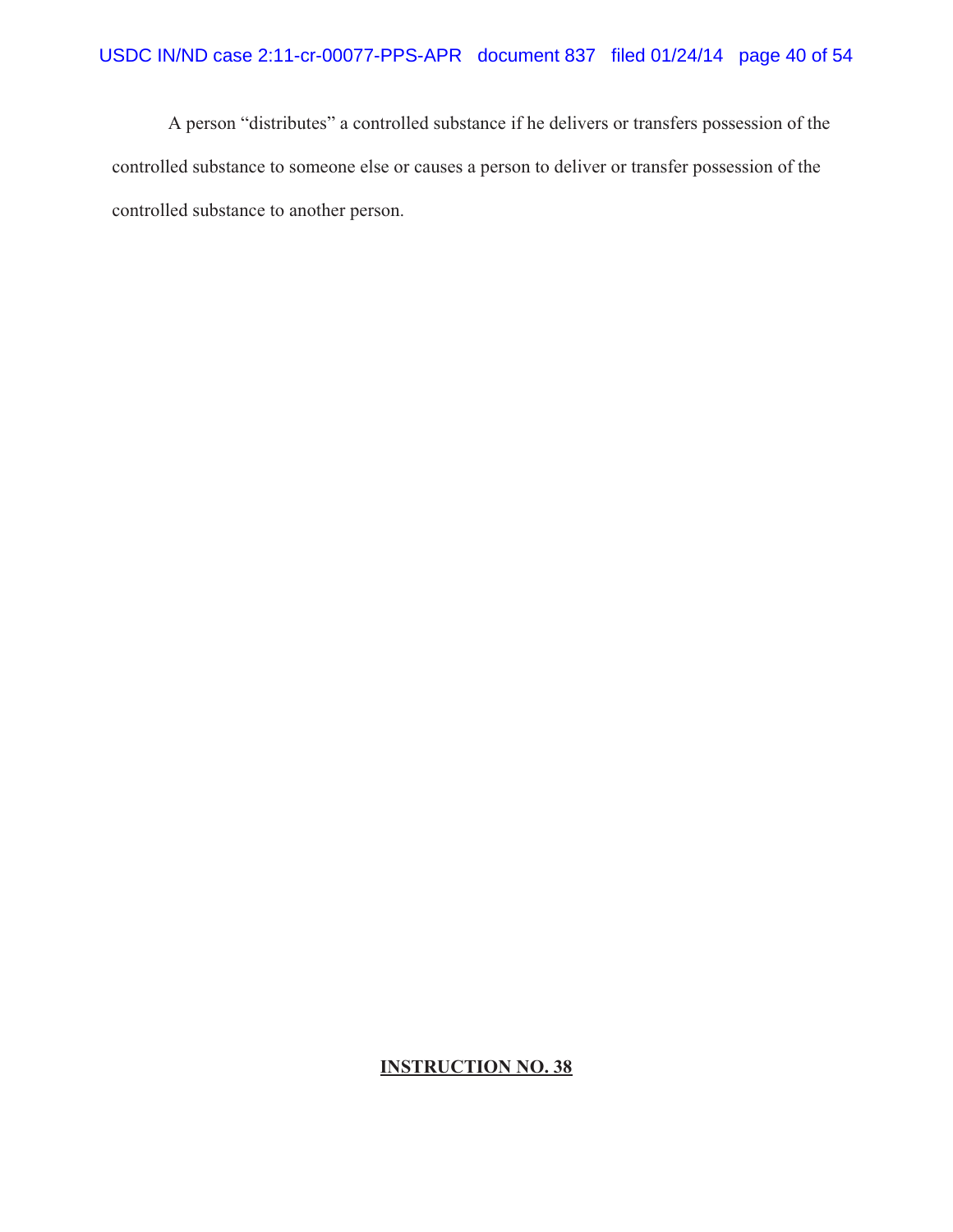To assist you in determining whether the defendant conspired to possess with intent to distribute a controlled substance, the Court instructs you that the legal elements for possession with intent to distribute a controlled substance are as follows:

First, the defendant knowingly possessed a controlled substance; and

Second, the defendant intended to distribute the substance to another person; and

Third, the defendant knew the substance was some kind of controlled substance. The government is not required to prove that the defendant knew the substance was marijuana or that the substance was cocaine.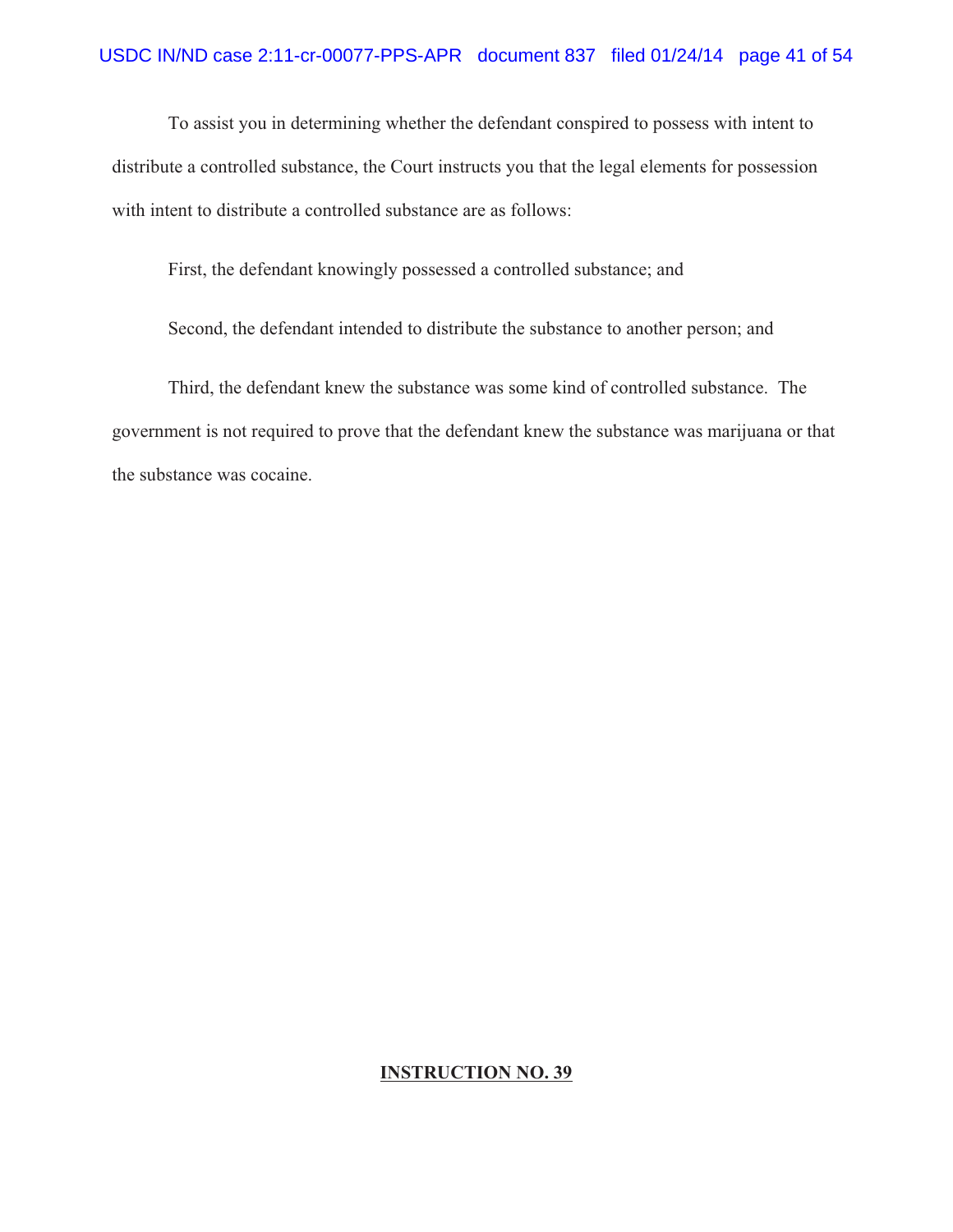A person possesses an object if he has the ability and intention to exercise direction or control over the object, either directly or through others. A person may possess an object even if he is not in physical contact with it and even if he does not own it.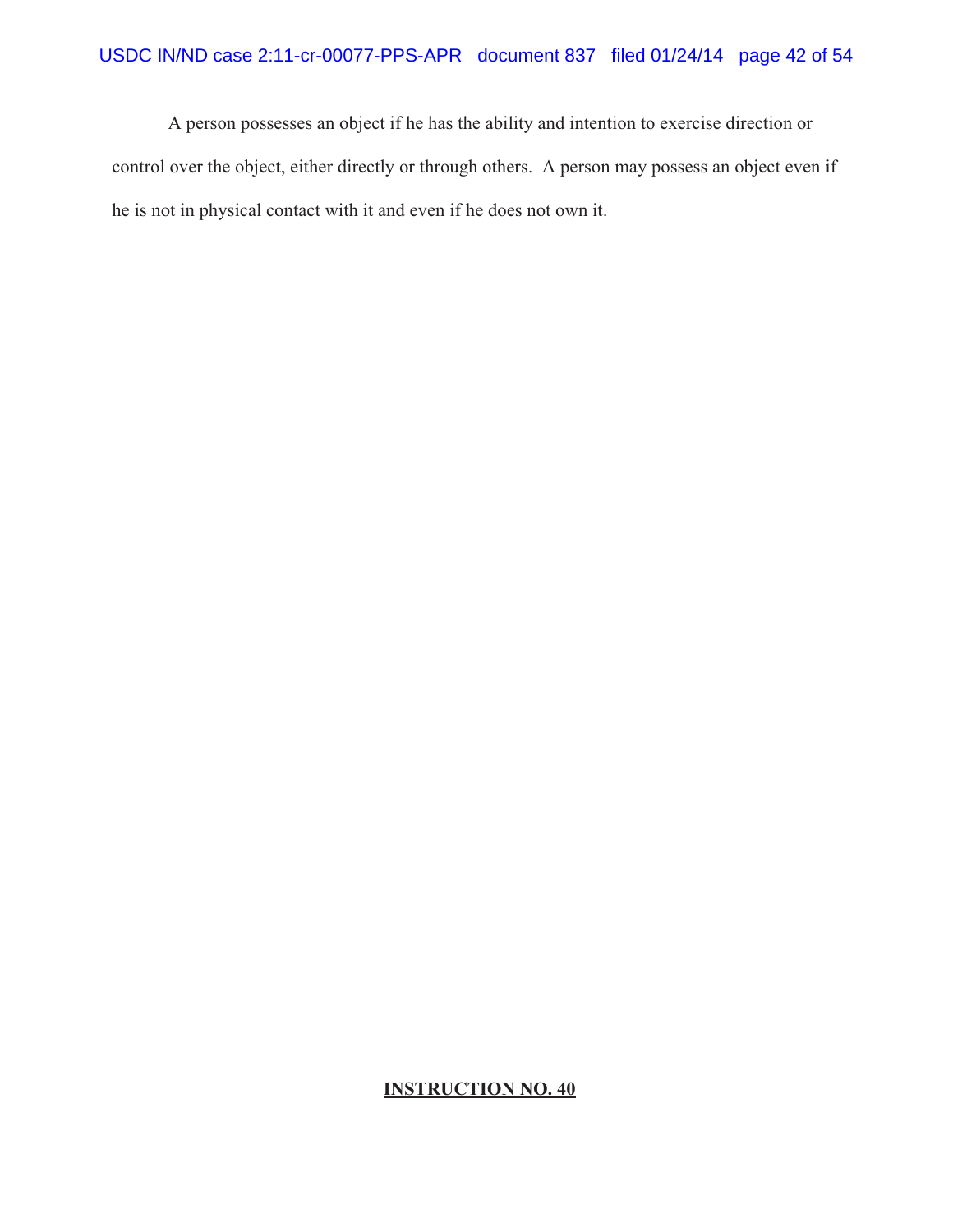Count Seven charges the defendant with the murder of Rene Alonzo in aid of racketeering.

To sustain the charge of murder in aid of racketeering activity, the government must prove each of the five following elements beyond a reasonable doubt:

First, that the Imperial Gangsters were an enterprise;

Second, that the Imperial Gangsters enterprise engaged in "racketeering activity" as that term is defined earlier in these instructions;

Third, that the Imperial Gangsters enterprise affected interstate commerce;

Fourth, that the defendant committed the murder of Rene Alonzo; and

Fifth, that the defendant's purpose in committing the murder was to maintain or increase his position in the Imperial Gangsters enterprise.

If you find from your consideration of all the evidence that the government has proved each of these elements beyond a reasonable doubt, then you should find the defendant guilty.

If, on the other hand, you find from your consideration of all the evidence that the government has failed to prove any one of these elements beyond a reasonable doubt, then you should find the defendant not guilty.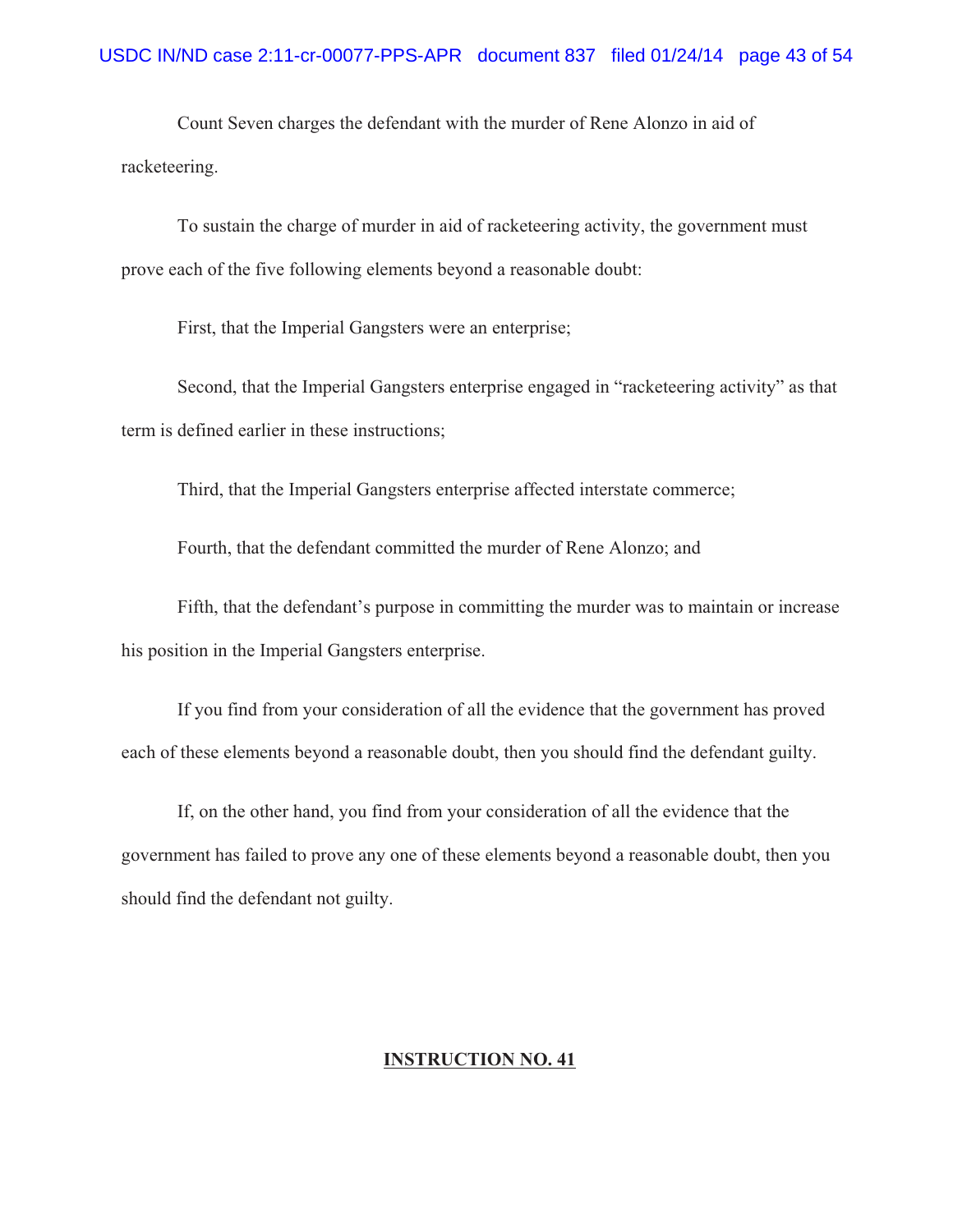I have already instructed you as to what the terms "murder" under Indiana law, "enterprise", "racketeering activity" and "interstate commerce" mean when I instructed you on Count One, and each of those instructions apply here as well.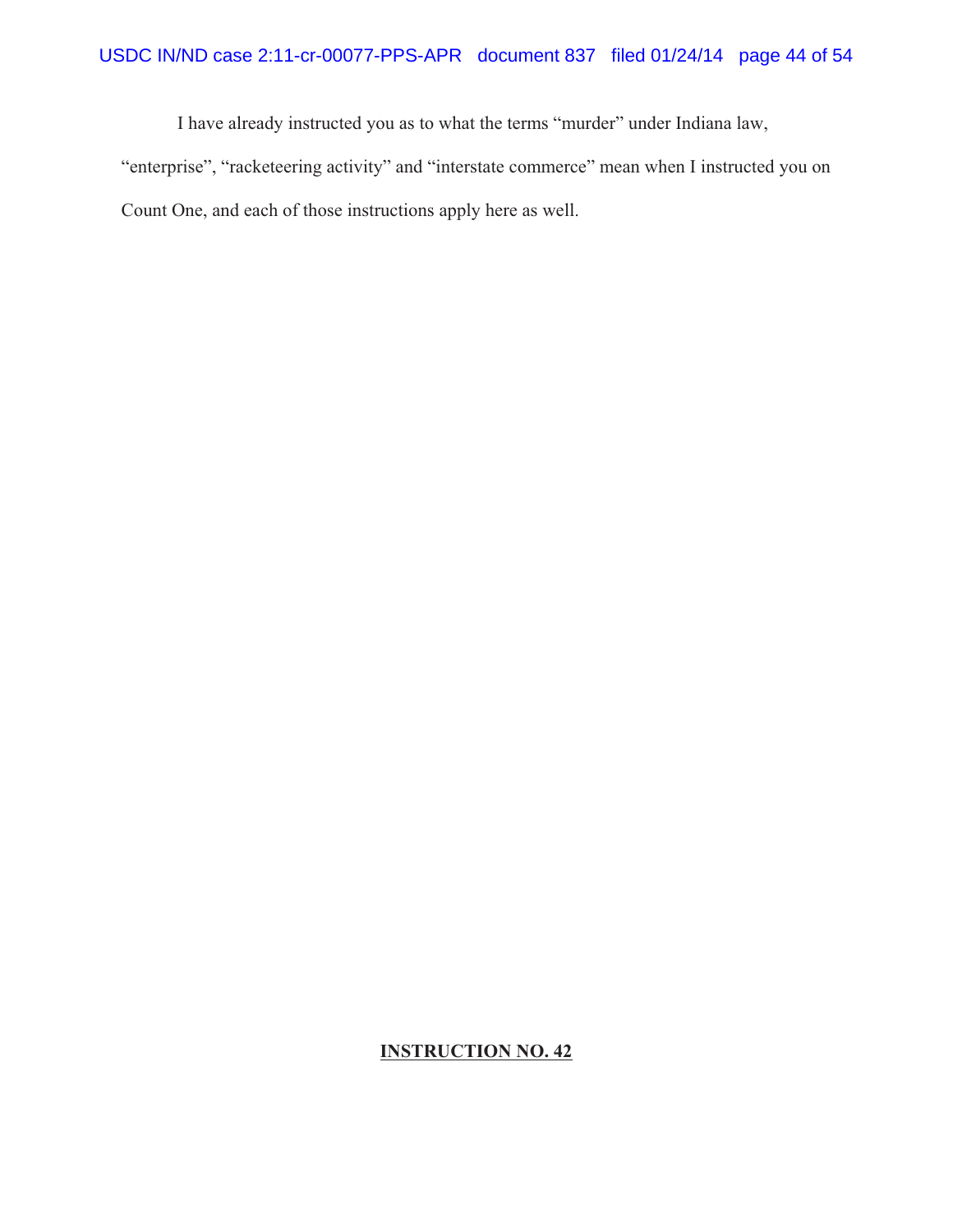For the purpose of Count Seven, the government must prove beyond a reasonable doubt that at least one of the defendant's purposes in committing the crime of violence was to maintain or increase position in the Imperial Gangsters enterprise.

In determining whether one of the defendant's purposes was to "maintain" or "increase" position in the enterprise, you should give those words their ordinary meaning.

The government does not have to prove that the defendant's sole or principal motive in committing the murder was to maintain or increase position in the Imperial Gangsters enterprise. It is sufficient if you find that the defendant committed a murder because he knew it was expected of him by reason of his membership in the Imperial Gangsters enterprise or that he committed it in furtherance of that membership.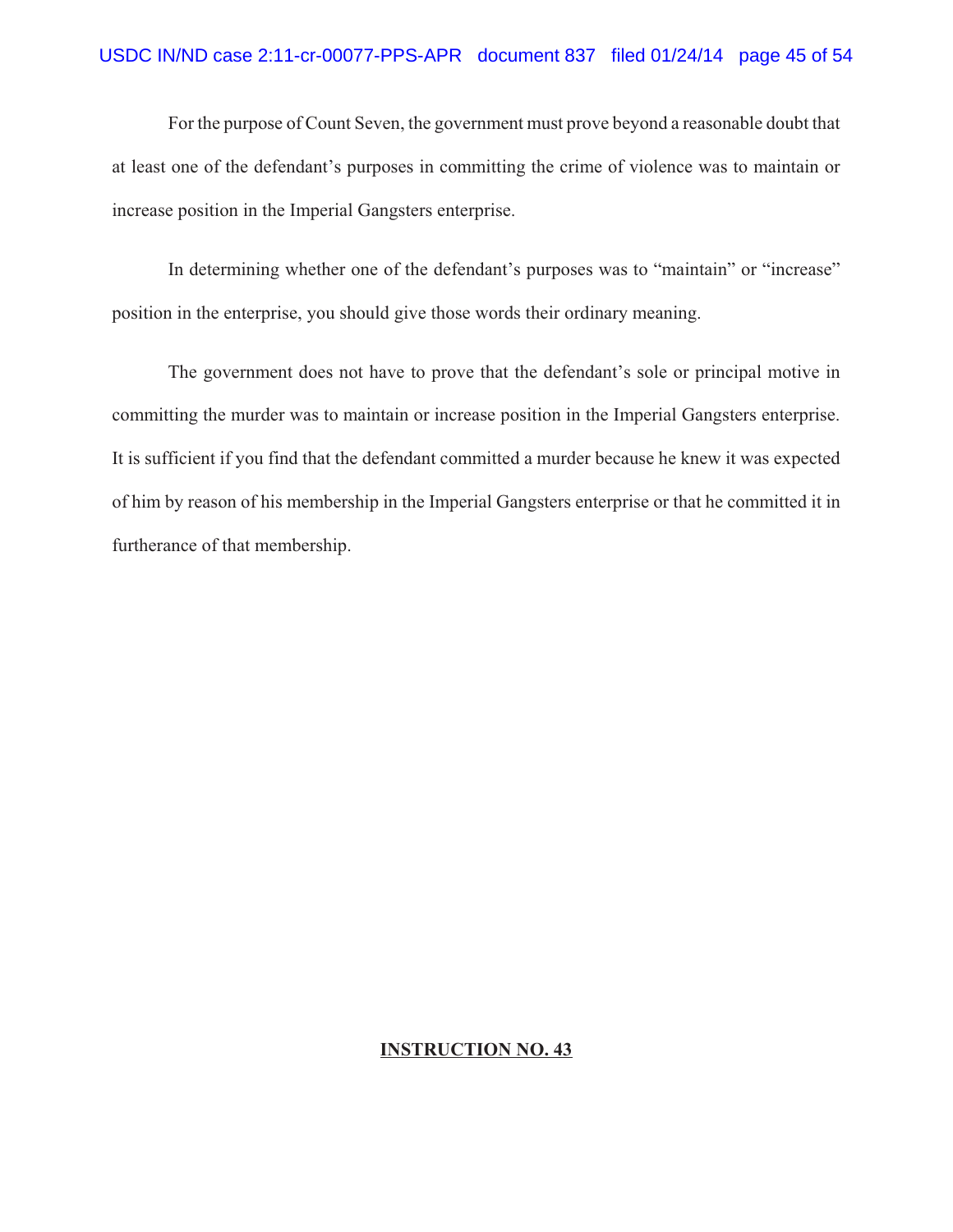Count Eight charges the defendant with using a firearm during and in relation to a crime of violence, namely, murder in aid of racketeering as set forth in Count Seven.

In order for you to find the defendant guilty of this charge, the government must prove each of the following four elements beyond a reasonable doubt:

- 1. The defendant committed the crime of murder in aid of racketeering as charged Count Seven;
- 2. The defendant knowingly used a firearm during and in relation to such crime;
- 3. That such use resulted in the death of the victim; and
- 4. That the killing constituted a murder within the meaning of federal law.

 If you find from your consideration of all the evidence that the government has proved each of these elements beyond a reasonable doubt, then you should find the defendant guilty.

If, on the other hand, you find from your consideration of all of the evidence that the government has failed to prove any one of these elements beyond a reasonable doubt, then you should find the defendant not guilty.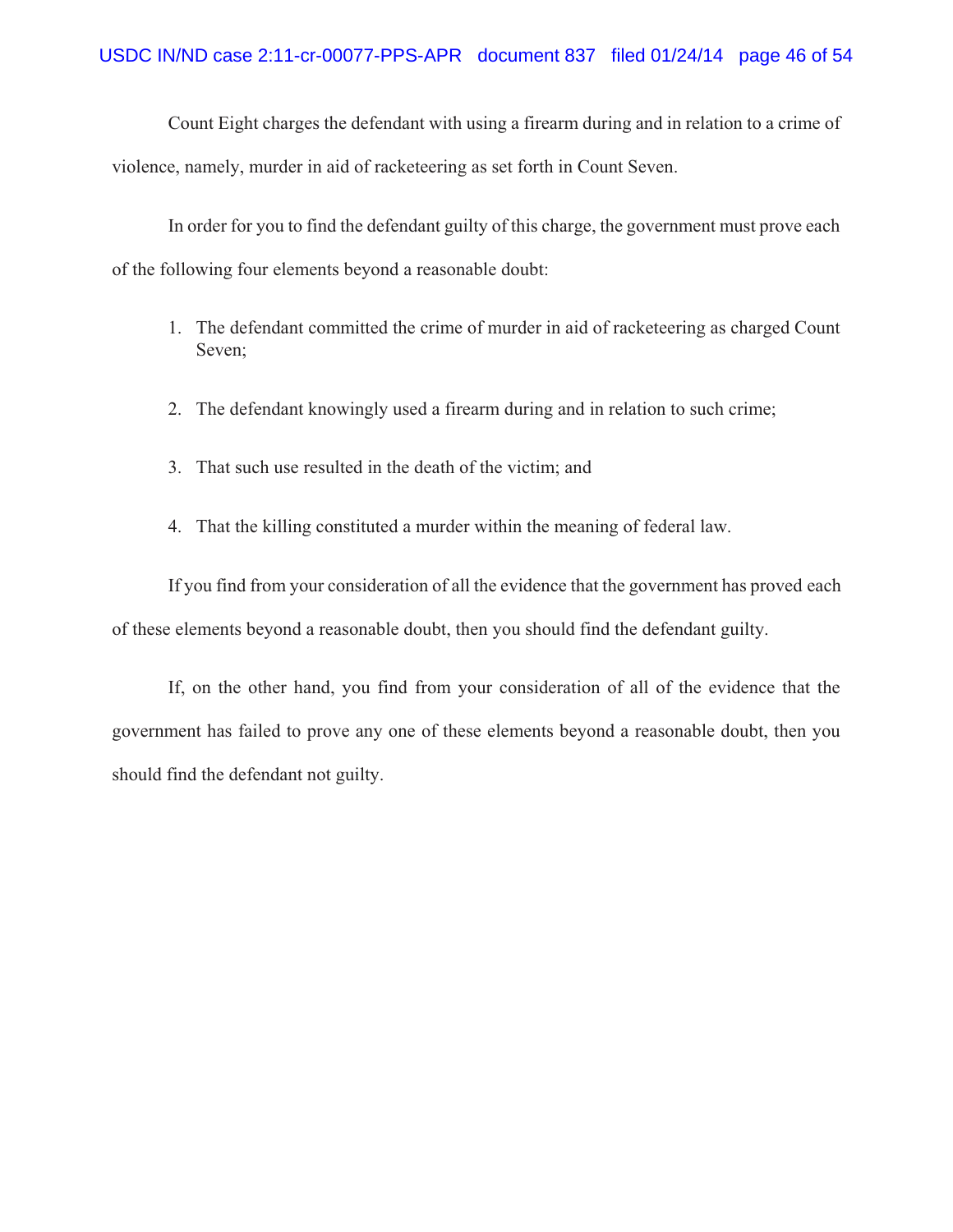For the purpose of Count Eight, in order to prove the defendant guilty beyond a reasonable doubt, the government must prove that in the course of using a firearm, the defendant caused the death of the victim by murder.

The term "murder" for purposes of Count Eight has a different meaning than in Counts One and Seven. To prove "murder" for Count Eight, the government must prove the following three elements beyond a reasonable doubt:

First, that Rene Alonzo is dead;

Second, that the defendant caused the death of Rene Alonzo with malice aforethought; and Third, that the defendant did so with "premeditated intent."

To kill with "malice aforethought" means to kill another person deliberately and intentionally.

The term "premeditated intent" requires proof that the accused deliberated, or thought the matter over, before acting. The law does not specify or require any exact period of time that must pass between the formation of the intent to kill and the killing itself. It must be long enough for the killer, after forming the intent to kill, to be fully conscious of that intent.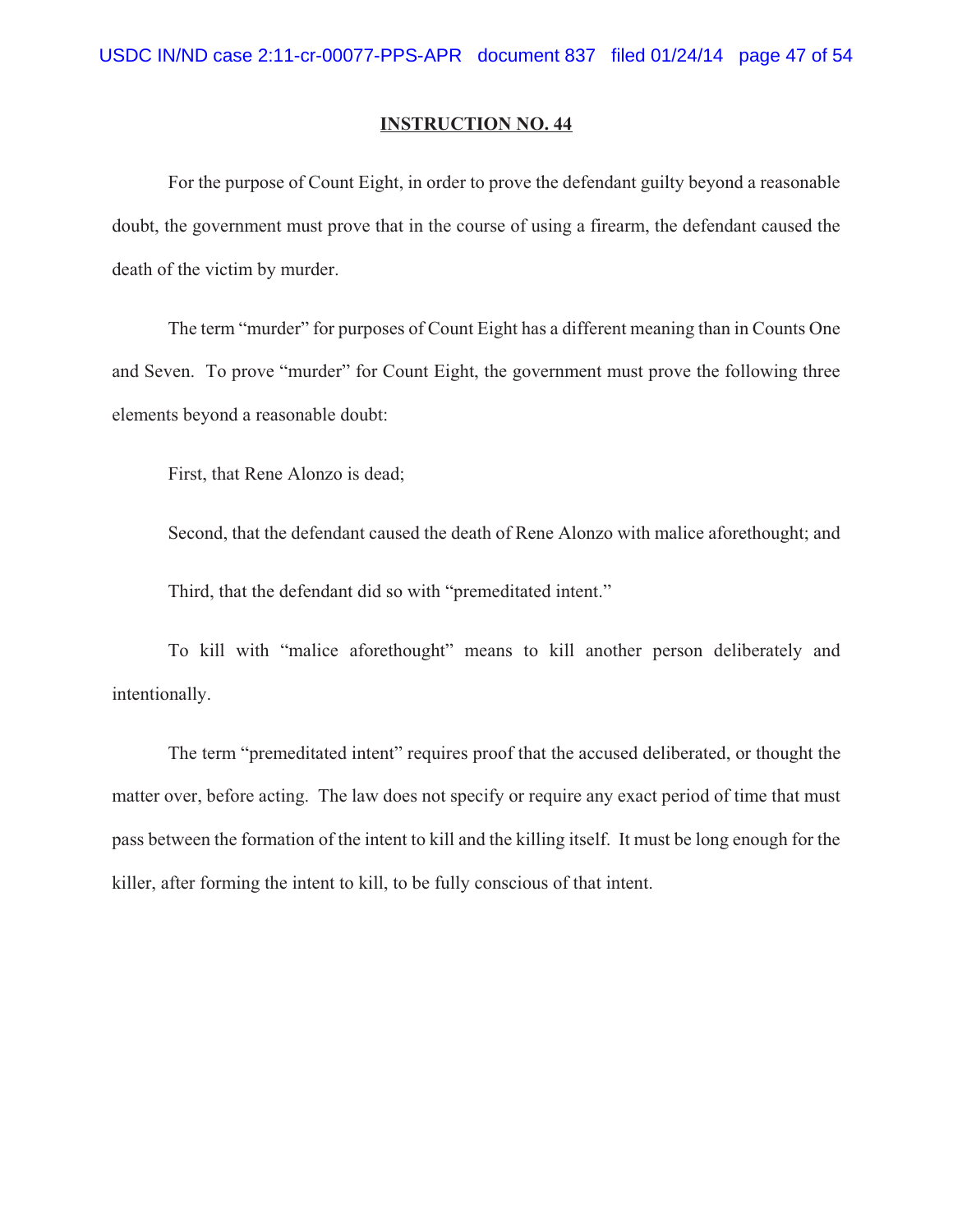USDC IN/ND case 2:11-cr-00077-PPS-APR document 837 filed 01/24/14 page 48 of 54

# **INSTRUCTION NO. 45**

For purposes of Count Eight, "during" means at any point within the offense conduct

charged.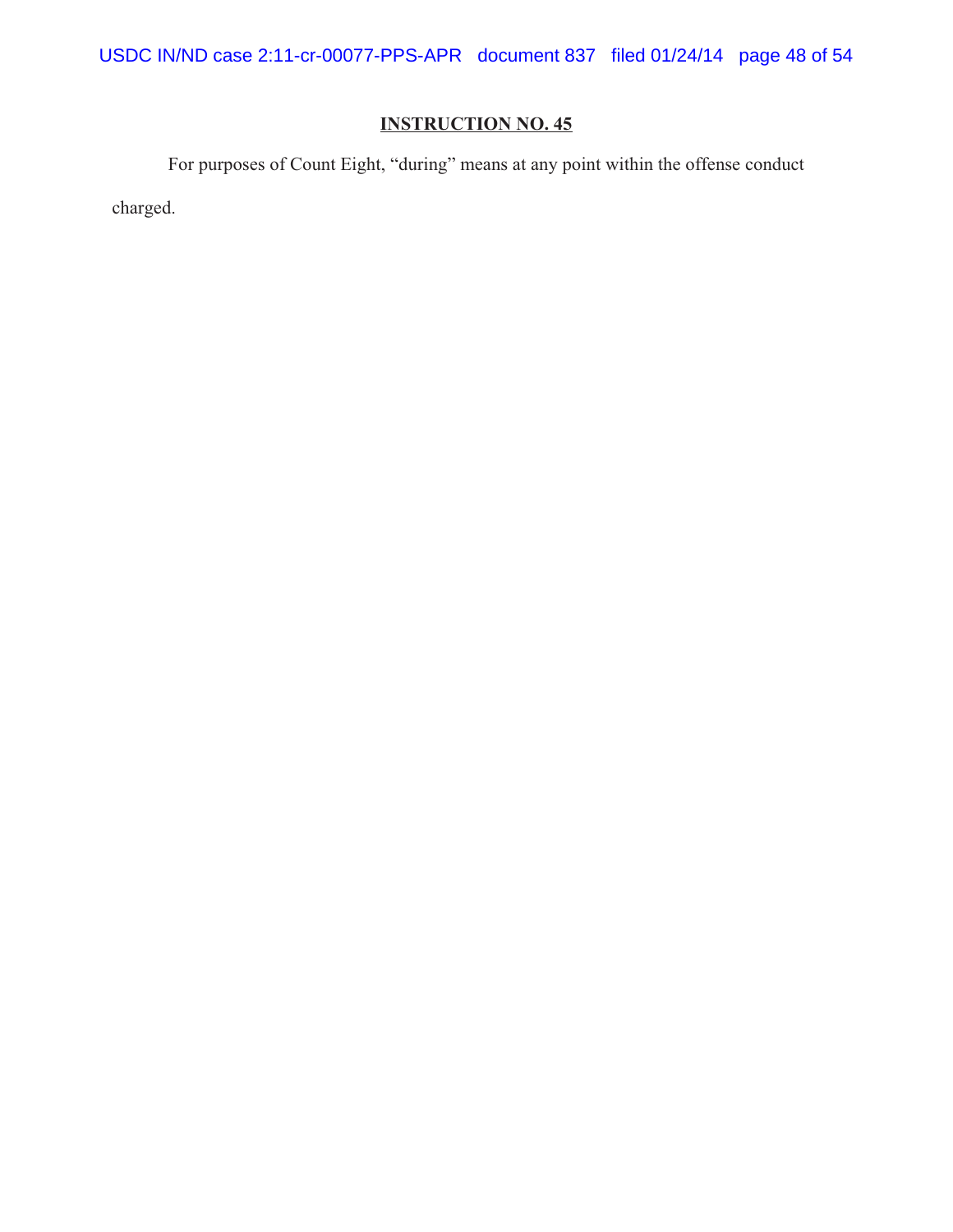A person uses a firearm "in relation to" a crime if there is a connection between the use of the firearm and the crime of violence. The firearm must have some purpose or effect with respect to the crime; its presence or involvement cannot be the result of accident or coincidence. The firearm must at least facilitate, or have the potential of facilitating, the crime.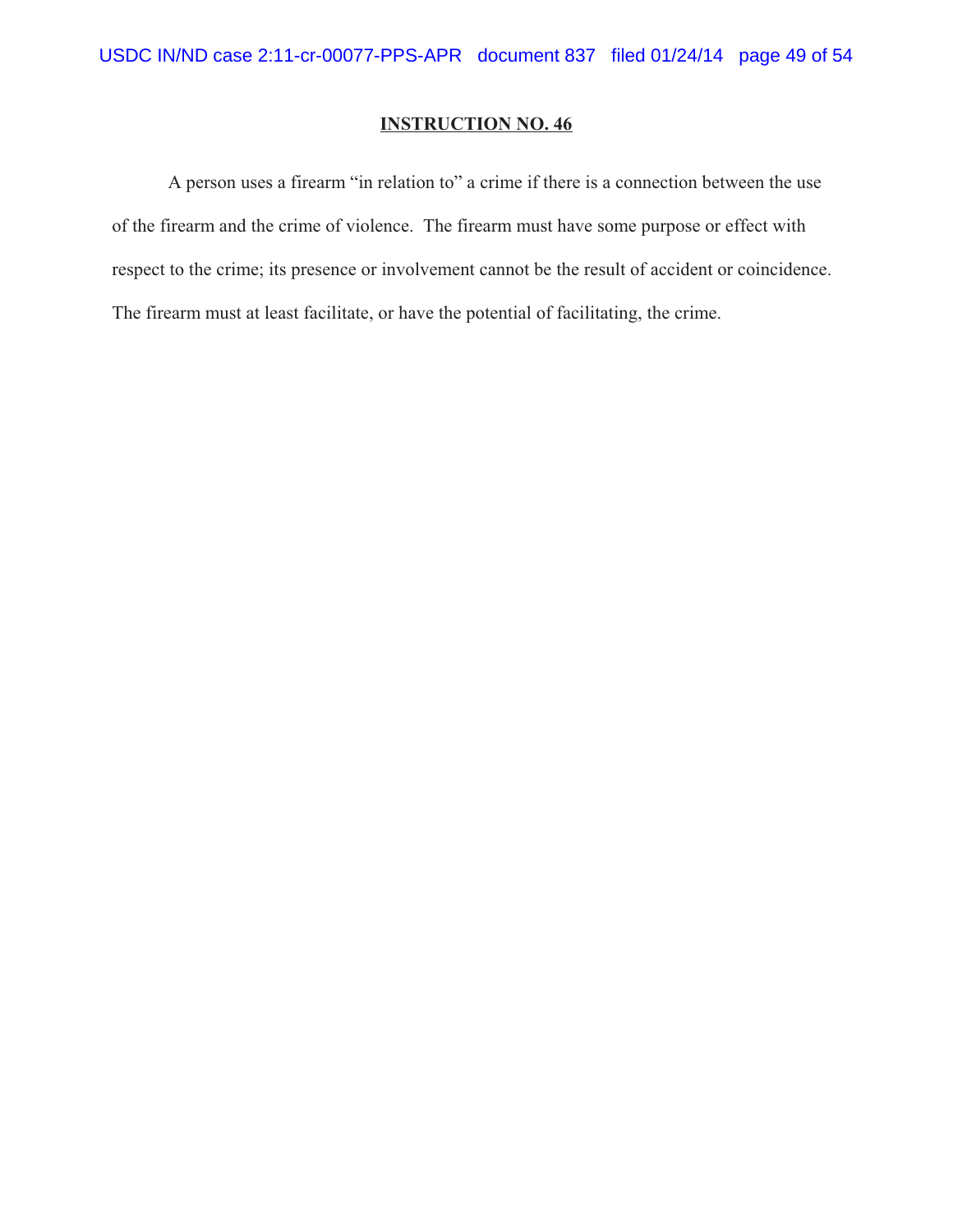Once you are all in the jury room, the first thing you should do is choose a foreperson. The foreperson should see to it that your discussions are carried on in an organized way and that everyone has a fair chance to be heard. You may discuss the case only when all jurors are present.

Once you start deliberating, do not communicate about the case or your deliberations with anyone except other members of your jury. You may not communicate with others about the case or your deliberations by any means. This includes oral or written communication, as well as any electronic method of communication, like your phones, computers, or on the Internet, or any other method of communication.

If you need to communicate with me while you are deliberating, send a note through the court security officer. The note should be signed by the foreperson or by one or more members of the jury. To have a complete record of this trial, it is important that you do not communicate with me except by a written note. I may have to talk to the lawyers about your message, so it may take me some time to get back to you. You may continue your deliberations while you wait for my answer. Please be advised that transcripts of trial testimony are not available to you. You must rely on your collective memory of the testimony.

If you send me a message, do not include the breakdown of any votes you may have conducted. In other words, do not tell me that you are split 6–6, or 8–4, or whatever your vote happens to be.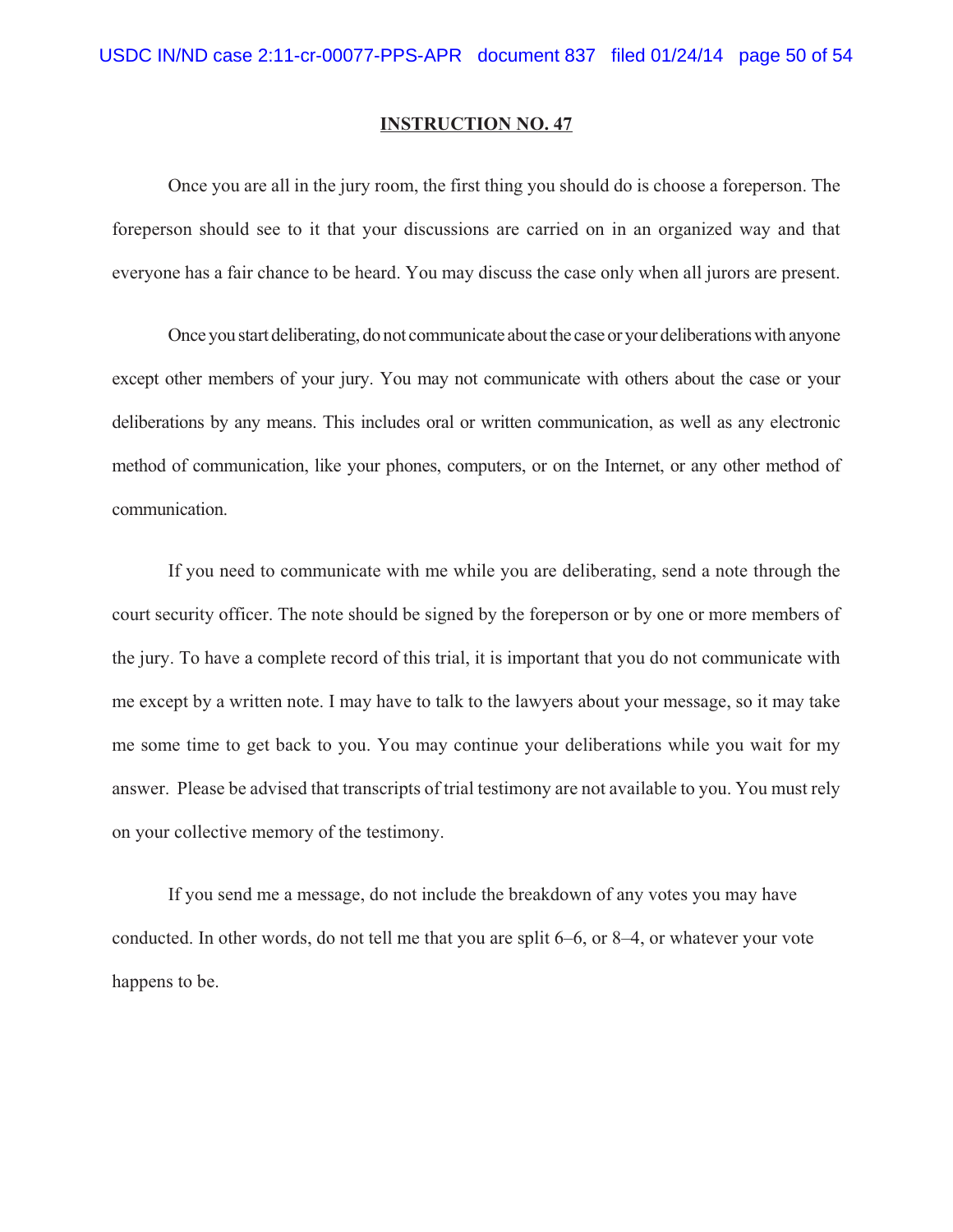Verdict forms have been prepared for you. You will take these forms with you to the jury room.

[Read the verdict form.]

When you have reached unanimous agreement, your foreperson will fill in, date, and sign the verdict form. Each of you will sign it.

Advise the court security officer once you have reached a verdict. When you come back to the courtroom, I will read the verdict aloud.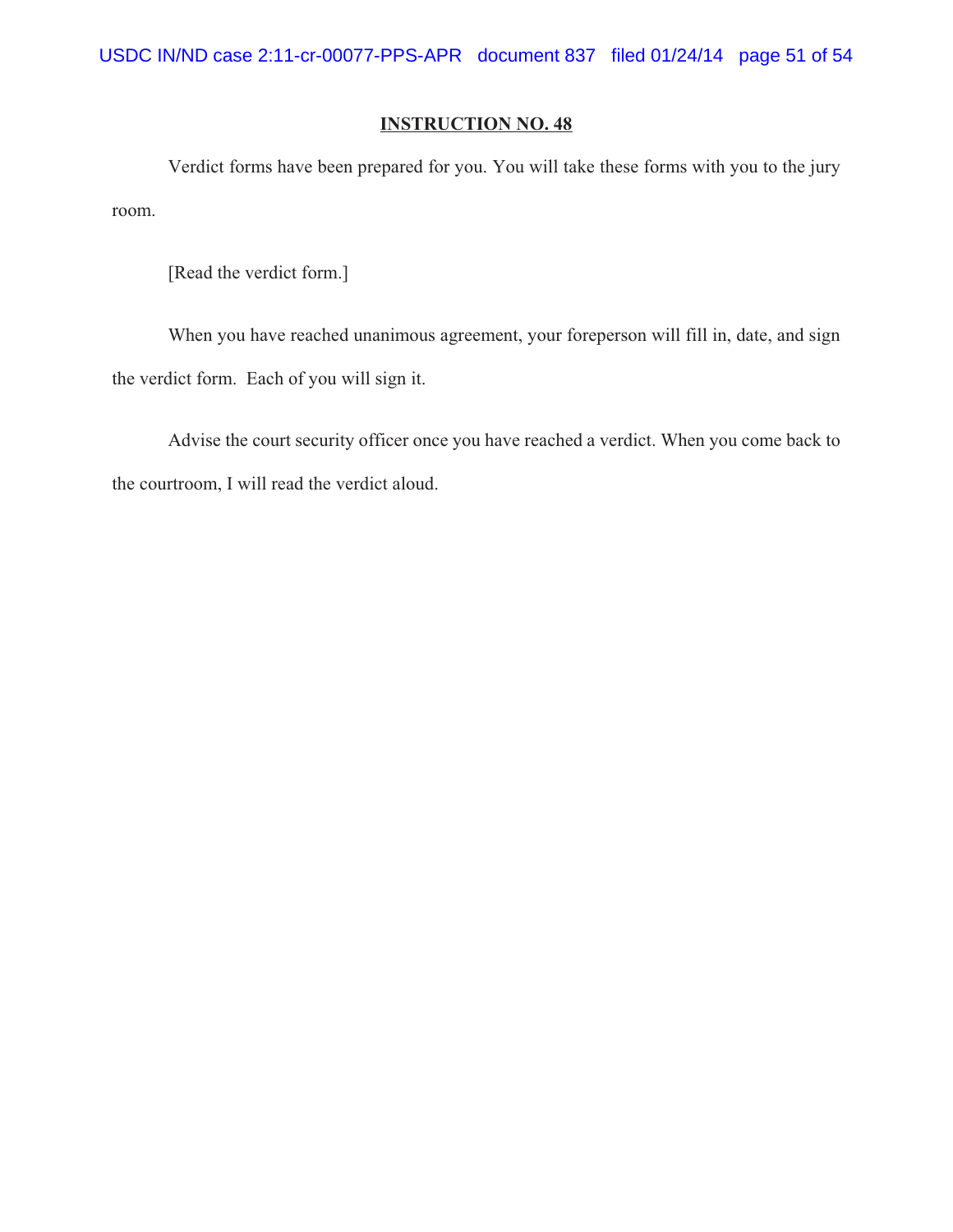After reaching your verdict on Count One, conspiracy to commit racketeering, if you find the defendant guilty, there are a couple of additional questions that you will need to consider and indicate your response on the verdict form for the questions relating to Count One.

The Fourth Superseding Indictment alleges that the pattern of racketeering activity includes acts involving murder. If you found the defendant guilty of Count One, as indicated on the verdict form for the defendant, you need to determine whether, as part of the pattern of racketeering activity, the defendant committed the murder of Rene Alonzo.

The Fourth Superseding Indictment further alleges that the pattern of racketeering activity includes acts involving narcotics trafficking. If you find the defendant guilty of Count One, you need to determine whether as part of the pattern of racketeering activity, he conspired to distribute and possess with intent to distribute the quantities of the drugs listed on the verdict form.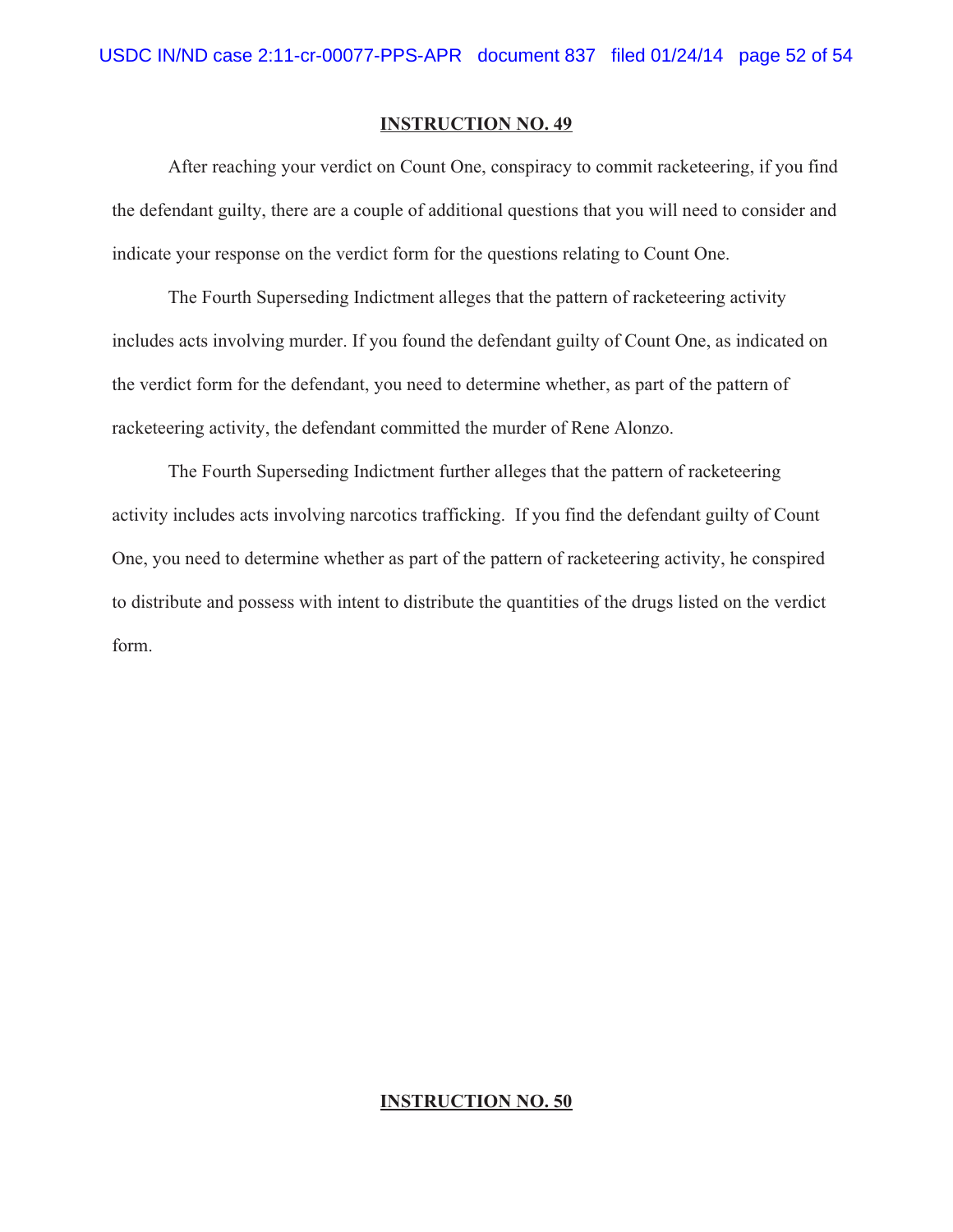If you find the defendant guilty of the offense charged in Count Two, the drug conspiracy, you must then determine the object or objects of the conspiracy that you unanimously find the government has proven beyond a reasonable doubt for the defendant. You will see on the verdict form a question regarding the objects of the conspiracy for you to answer.

You will then see on the verdict form questions concerning the amount of narcotics involved in the offense charged in Count Two. You should consider these questions regarding the quantity of narcotics involved only if you have found that the government has proven the defendant guilty of the offense charged in Count Two.